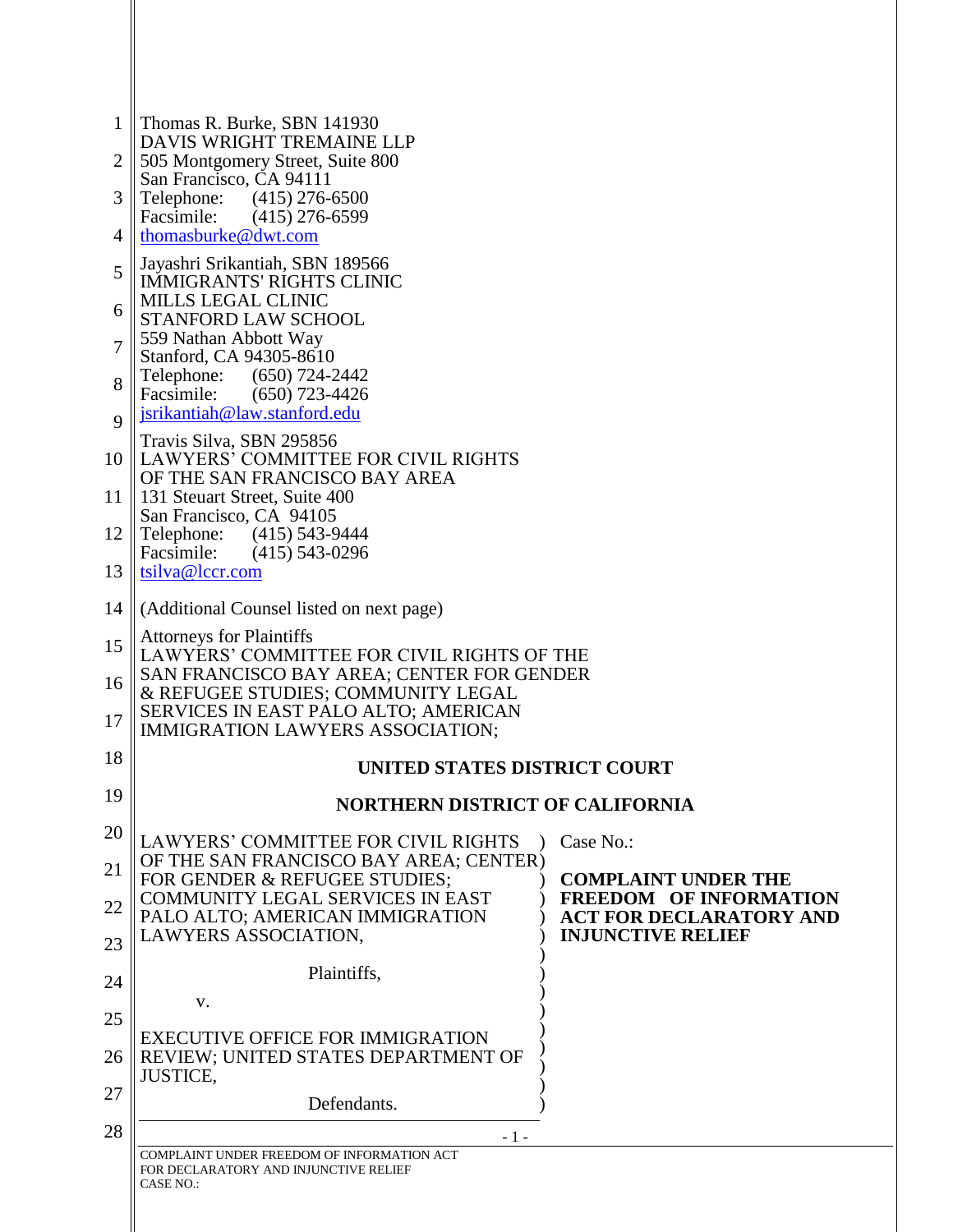| $\mathbf{1}$   | (Additional Counsel continued from first page)                                                          |
|----------------|---------------------------------------------------------------------------------------------------------|
| $\mathfrak{2}$ | Christine L. Lin, SBN 239266                                                                            |
| 3              | CENTER FOR GENDER & REFUGEE STUDIES<br>University of California, Hastings College of the Law            |
| $\overline{4}$ | 200 McAllister Street<br>San Francisco, CA 94102                                                        |
| 5              | Telephone: (415) 581-8821<br>Facsimile: (415) 581-8824<br>linc@uchastings.edu                           |
| 6              |                                                                                                         |
| $\overline{7}$ | Ilyce Shugall, SBN 250095<br>COMMUNITY LEGAL SERVICES IN EAST PALO ALTO                                 |
| 8              | 2117-B University Avenue<br>East Palo Alto, CA 94303                                                    |
| 9              | Telephone: (650) 326-6440<br>Facsimile: (866) 688-5204                                                  |
| 10             | ilyce@clsepa.org                                                                                        |
| 11             |                                                                                                         |
| 12             |                                                                                                         |
| 13             |                                                                                                         |
| 14             |                                                                                                         |
| 15             |                                                                                                         |
| 16             |                                                                                                         |
| 17             |                                                                                                         |
| 18             |                                                                                                         |
| 19             |                                                                                                         |
| 20             |                                                                                                         |
| 21             |                                                                                                         |
| 22             |                                                                                                         |
| 23             |                                                                                                         |
| 24             |                                                                                                         |
| 25             |                                                                                                         |
| 26             |                                                                                                         |
| 27             |                                                                                                         |
| 28             | $-2-$                                                                                                   |
|                | COMPLAINT UNDER FREEDOM OF INFORMATION ACT<br>FOR DECLARATORY AND INJUNCTIVE RELIEF<br><b>CASE NO.:</b> |
|                |                                                                                                         |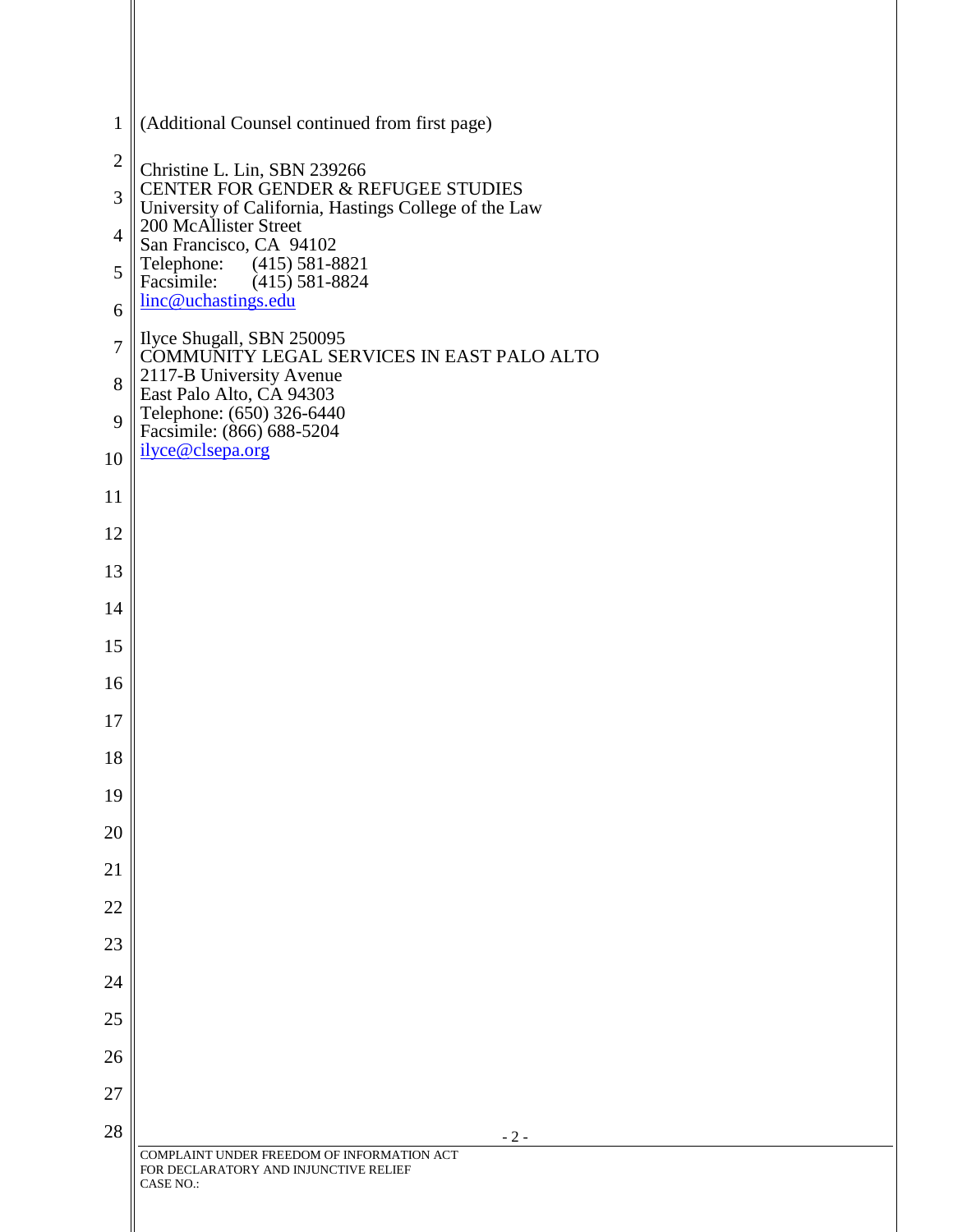1

# **INTRODUCTION**

2 3 4 5 6 1. This is an action under the Freedom of Information Act (FOIA), 5 U.S.C. § 552, for declaratory, injunctive, and other appropriate relief. By this action, Plaintiffs seek the immediate processing and release of agency records unlawfully withheld by the Executive Office for Immigration Review (EOIR), the agency of the United States Department of Justice that oversees the nation's immigration courts.

7 8 9 10 11 12 13 14 15 16 17 18 2. The records at issue pertain to policies, procedures, standards, and criteria developed and applied to expedited dockets announced for immigration courts across the country on July 9, 2014, and set in motion shortly thereafter, for the specific purpose of fast-tracking the cases of families and unaccompanied children who recently arrived in the United States, primarily from Central America, seeking protection from harm in their home countries. These expedited dockets, also known as "surge," "priority," or "rocket" dockets, were instituted by the federal government with minimal notice and still less explanation of the standards, policies, and procedures that would be employed for these dockets and the vulnerable children and families whose cases would be assigned to them. From the start, attorneys and other advocates expressed grave concerns with the expedited dockets and the dramatically compressed timelines they created for vulnerable, poor, and traumatized young children and families to search for counsel and prepare and present oftencomplex legal claims.

19 20 21 22 23 3. The public's interest in EOIR's policies and practices as to the priority dockets has only increased since January 4, 2016, when Department of Homeland Security (DHS) Secretary Jeh Johnson announced raids targeting Central Americans deported through the priority dockets, both adults with children and unaccompanied minors. *See* Statement by Secretary Jeh C. Johnson on Southwest Border Security (Jan. 4, 2016), available at

24 [http://www.dhs.gov/news/2016/01/04/statement-secretary-jeh-c-johnson-southwest-border-security.](http://www.dhs.gov/news/2016/01/04/statement-secretary-jeh-c-johnson-southwest-border-security)

25 26 Numerous media reports have highlighted the consequences of Secretary Johnson's announcement on those ordered deported under the priority dockets. *See, e.g.,* Julia Preston, A Rush of Central

- 27 Americans Complicates Obama's Immigration Task, New York Times (Jan. 8, 2016), available at
- 28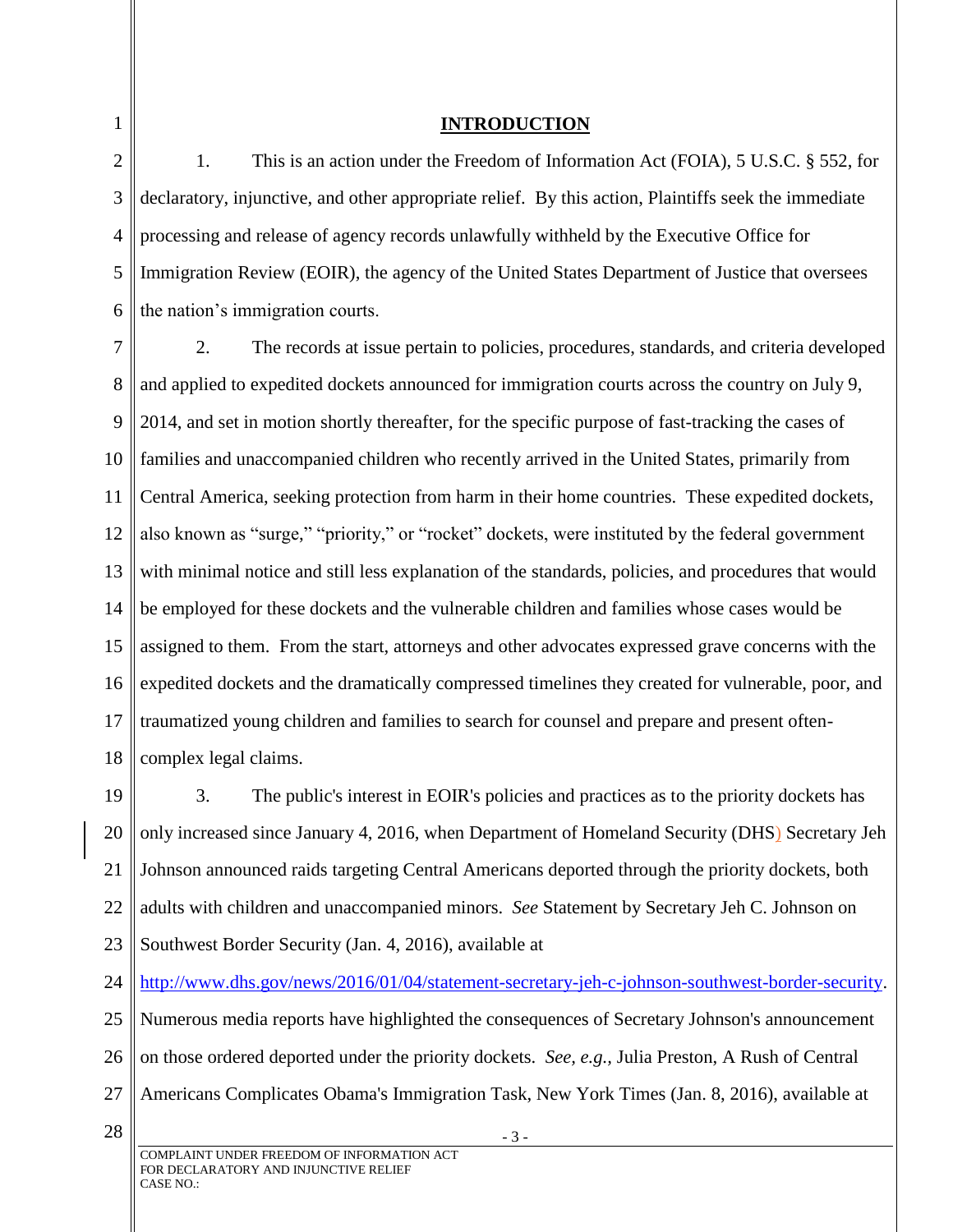| 1              | http://www.nytimes.com/2016/01/09/us/a-rush-of-central-americans-compounds-obamas-                      |
|----------------|---------------------------------------------------------------------------------------------------------|
| $\overline{2}$ | immigration-task.html? r=0; Hansi Lo Wang, Raids on Unauthorized Immigrants Won't Let Up,               |
| 3              | Homeland Security Says, National Public Radio (Jan. 6, 2016), available at                              |
| 4              | http://www.npr.org/2016/01/06/462114310/raids-on-unauthorized-immigrants-won-t-let-up-                  |
| 5              | homeland-security-says; Jerry Markon & David Nakamura, U.S. plans raids to deport families who          |
| 6              | surged across border, Washington Post (Dec. 23, 2015), available at                                     |
| 7              | https://www.washingtonpost.com/politics/us-plans-raids-to-deport-families-who-surged-across-            |
| 8              | border/2015/12/23/034fc954-a9bd-11e5-8058-480b572b4aae_story.html. The raids have triggered             |
| 9              | protests across the country. See, e.g., Joe Heim, Activists protest plan to deport Central Americans    |
| 10             | with White House march, Washington Post (Dec. 30, 2015), available at                                   |
| 11             | https://www.washingtonpost.com/local/immigration-activists-protest-dhs-deportation-plan-with-           |
| 12             | white-house-march/2015/12/30/535fbb90-af15-11e5-b820-eea4d64be2a1_story.html. Media reports             |
| 13             | also suggest that the United States is experiencing another spike in Central American migrants          |
| 14             | fleeing violence and persecution in their countries of origins. See, e.g., Ian Gordon, Thousands of     |
| 15             | Central American Kids Are Back at Our Border: Here's What You Need to Know, Mother Jones                |
| 16             | (Dec. 17, 2015), available at http://www.motherjones.com/politics/2015/12/new-central-american-         |
| 17             | kids-families-migrant-surge; Jerry Markon & Joshua Partlow, Unaccompanied children crossing             |
| 18             | southern border in greater numbers again, raising fears of new migrant crisis, Washington Post          |
| 19             | (Dec. 16, 2015), available at https://www.washingtonpost.com/news/federal-                              |
| 20             | eye/wp/2015/12/16/unaccompanied-children-crossing-southern-border-in-greater-numbers-again-             |
| 21             | raising-fears-of-new-migrant-crisis/. It is likely that EOIR will continue to handle these individuals' |
| 22             | cases through expedited dockets.                                                                        |
| 23             | Within days of the start of the so-called rocket dockets at the San Francisco<br>4.                     |
| 24             | Immigration Court and immigration courts located elsewhere in the country, Plaintiffs—American          |
| 25             | Immigration Lawyers Association (AILA), Center for Gender & Refugee Studies (CGRS),                     |
| 26             | Community Legal Services in East Palo Alto (CLSEPA), and Lawyers' Committee for Civil Rights            |
| 27             | of the San Francisco Bay Area (LCCR)—requested that the Executive Office for Immigration                |
| 28             | - 4 -                                                                                                   |
|                | COMPLAINT UNDER FREEDOM OF INFORMATION ACT<br>FOR DECLARATORY AND INJUNCTIVE RELIEF<br><b>CASE NO.:</b> |
|                |                                                                                                         |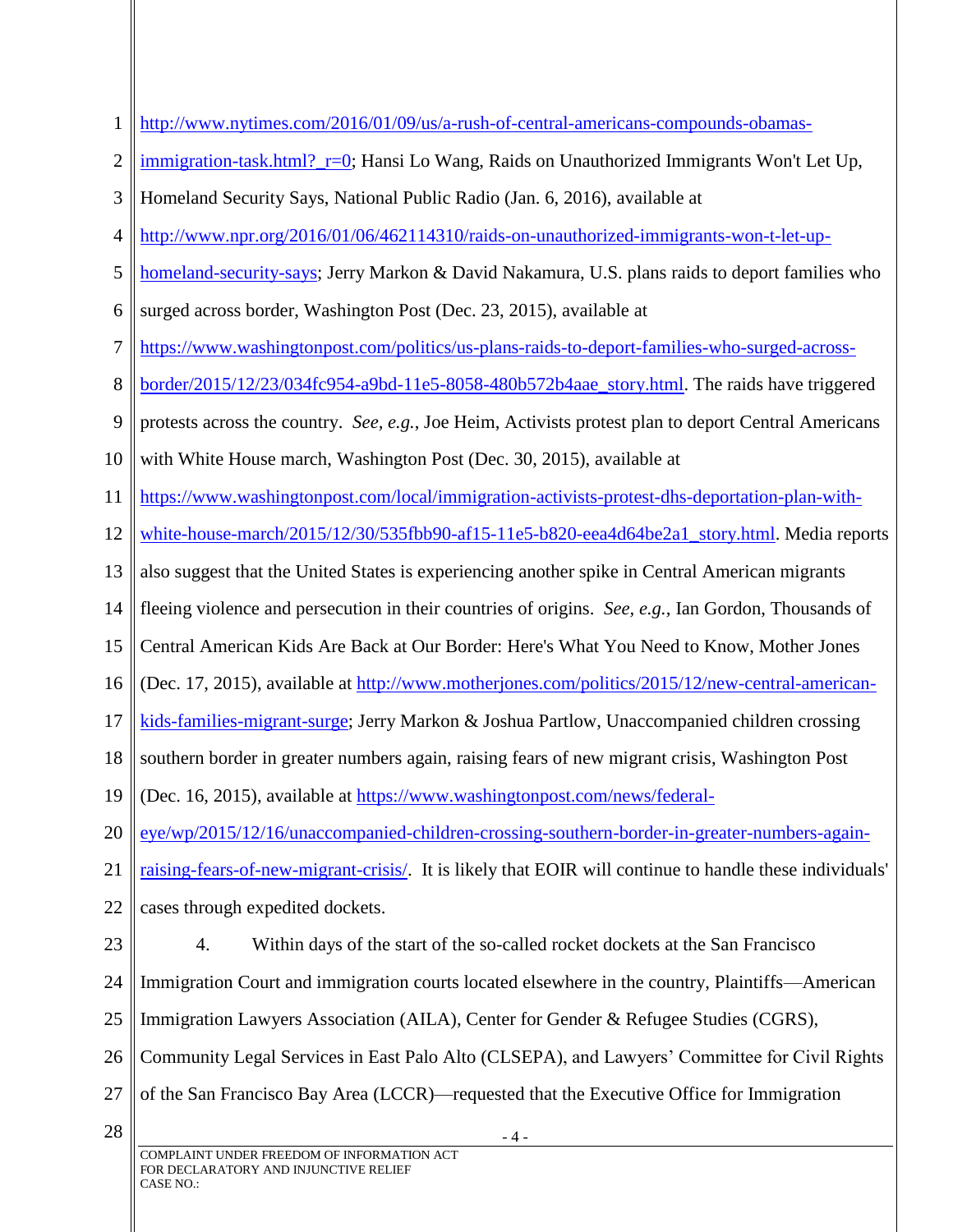1 2 3 4 5 Review, within the United States Department of Justice, produce records pertaining to the expedited dockets for unaccompanied children and families. The request, first made on August 4, 2014, and renewed on August 12, 2015, under the Freedom of Information Act, sought expedited processing due to the serious due process concerns that were raised in the earliest days of the expedited dockets and the attendant urgent need that the public be informed about these dockets.

6 7 8 9 10 11 12 13 14 15 16 5. Despite the ongoing pressing need for the requested records, and despite the passage of more than a year past the statutory deadline to respond, Defendants have failed to produce any of the requested records, but for two charts, released on November 13, 2015, listing the courts that handle cases involving unaccompanied children and families, and including statistics on the number of initial case receipts at each court location. All the while, the expedited dockets for children and families continue, leaving the rights of thousands at risk and severely hampering the ability of Plaintiffs, immigration attorneys and other advocates, and members of the public to discern and share crucial information about the functioning of these dockets. Already, thousands of parents with children and unaccompanied children have faced removal to dangerous conditions without sufficient opportunity to seek and secure counsel and to prepare and present their claims for protection.

17 18 19 20 6. The immediate disclosure of the requested records is needed to remedy the dearth of information available to attorneys, to the larger public, and to the children and families most immediately at risk. Plaintiffs accordingly bring this suit under the Freedom of Information Act for declaratory, injunctive, and other appropriate relief.

21

# **JURISDICTION & VENUE**

22 23 24 7. This Court has subject matter jurisdiction over this action and personal jurisdiction over the parties pursuant to 5 U.S.C. §  $552(a)(4)(B)$ ,  $(6)(C)(i)$ , and  $(6)(E)(iii)$ . This Court also has subject matter jurisdiction over this action pursuant to 28 U.S.C. § 1331.

25 26 27 8. Venue is proper in this district under 5 U.S.C. § 552(a)(4)(B), as Plaintiffs Center for Gender & Refugee Studies (CGRS), Community Legal Services in East Palo Alto (CLSEPA), and Lawyers' Committee for Civil Rights of the San Francisco Bay Area (LCCR) have their respective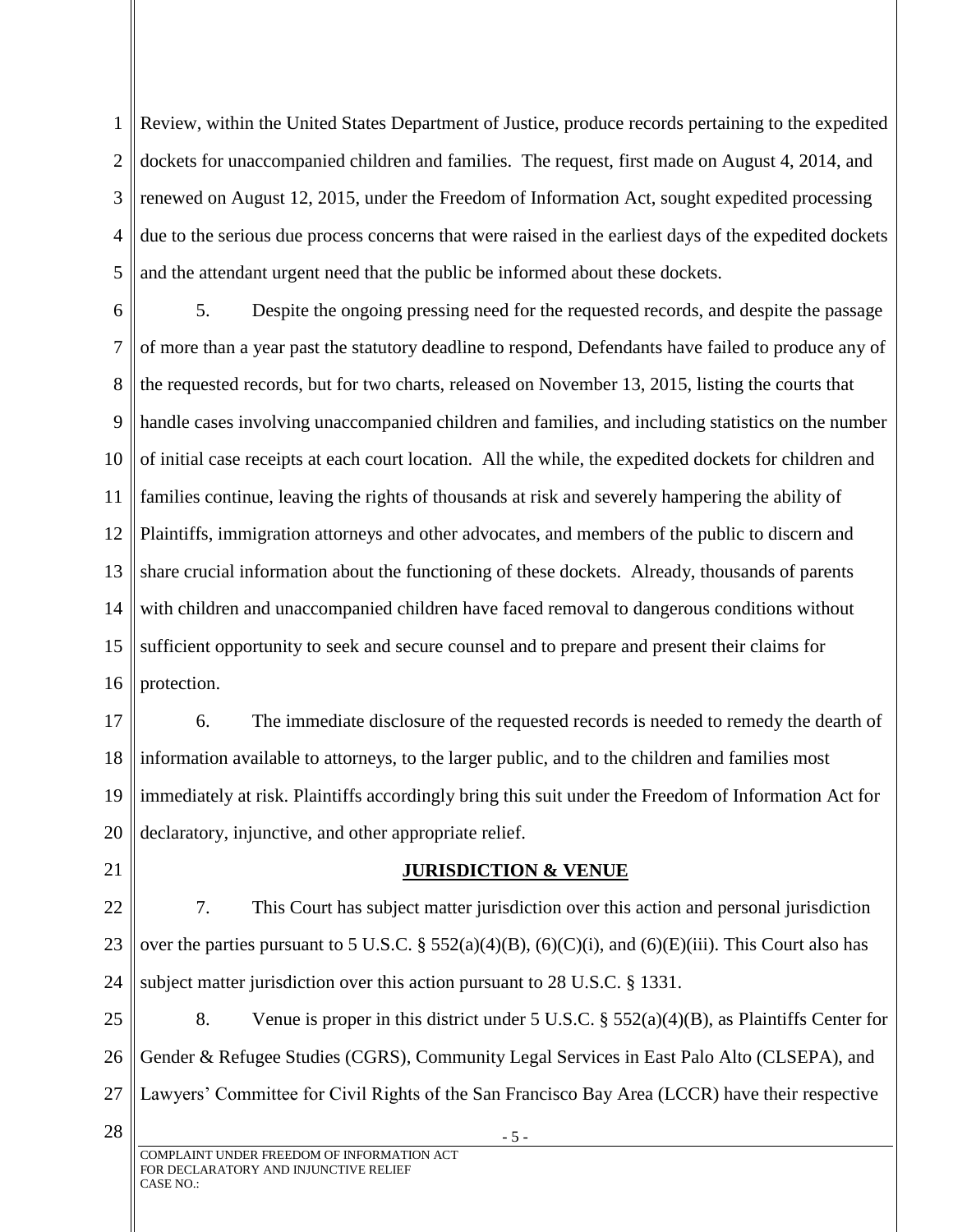1 2 3 4 5 6 principal places of business in this district. Additionally, Plaintiff American Immigration Lawyers Association (AILA) has a Northern California chapter, with more than 875 practicing immigration attorney members. Because a substantial part of the events or omissions giving rise to this action occurred within this district, where Plaintiffs CGRS, CLSEPA, and LCCR maintain their principle places of business, and where the San Francisco Immigration Court is located, venue is also proper under 28 U.S.C. § 1391(e).

7 8 9 10 9. Assignment to the San Francisco Division is proper pursuant to Civil Local Rule 3- 2(c) and (d) because a substantial portion of the events giving rise to this action occurred in San Francisco and San Mateo Counties, where Plaintiffs CGRS, CLSEPA, and LCCR each maintain their principal places of business, and where the San Francisco Immigration Court is located.

11

#### **PARTIES**

12 13 14 15 16 17 18 19 20 21 22 10. Plaintiff Lawyers' Committee for Civil Rights of the San Francisco Bay Area (LCCR) is a non-profit legal services and social justice organization that works in partnership with the private pro bono bar to protect and advance the rights and status of people of color, low-income communities, and immigrants and refugees through direct legal services, impact litigation, and policy advocacy. Through its pro bono Asylum Program, LCCR annually provides legal services to hundreds of asylum seekers. Throughout each year, LCCR provides trainings on asylum law and procedure and related immigration law topics, an updated resource manual, and close mentorship to pro bono attorneys representing noncitizens before the San Francisco Immigration Court, U.S. Citizenship and Immigration Services, the Board of Immigration Appeals, and the Courts of Appeals. LCCR also disseminates information through its website, [www.lccr.com,](http://www.lccr.com/) and social media. LCCR maintains its principal place of business in San Francisco, California.

23 24 25 26 27 11. Plaintiff Center for Gender & Refugee Studies (CGRS), housed at the University of California Hastings College of the Law in San Francisco, California, is dedicated to protecting the fundamental human rights of refugee women, children, LGBT individuals, and others who flee persecution in their home countries through the provision of expert technical assistance, training, impact litigation, policy development, research, and in-country fact-finding. Through its technical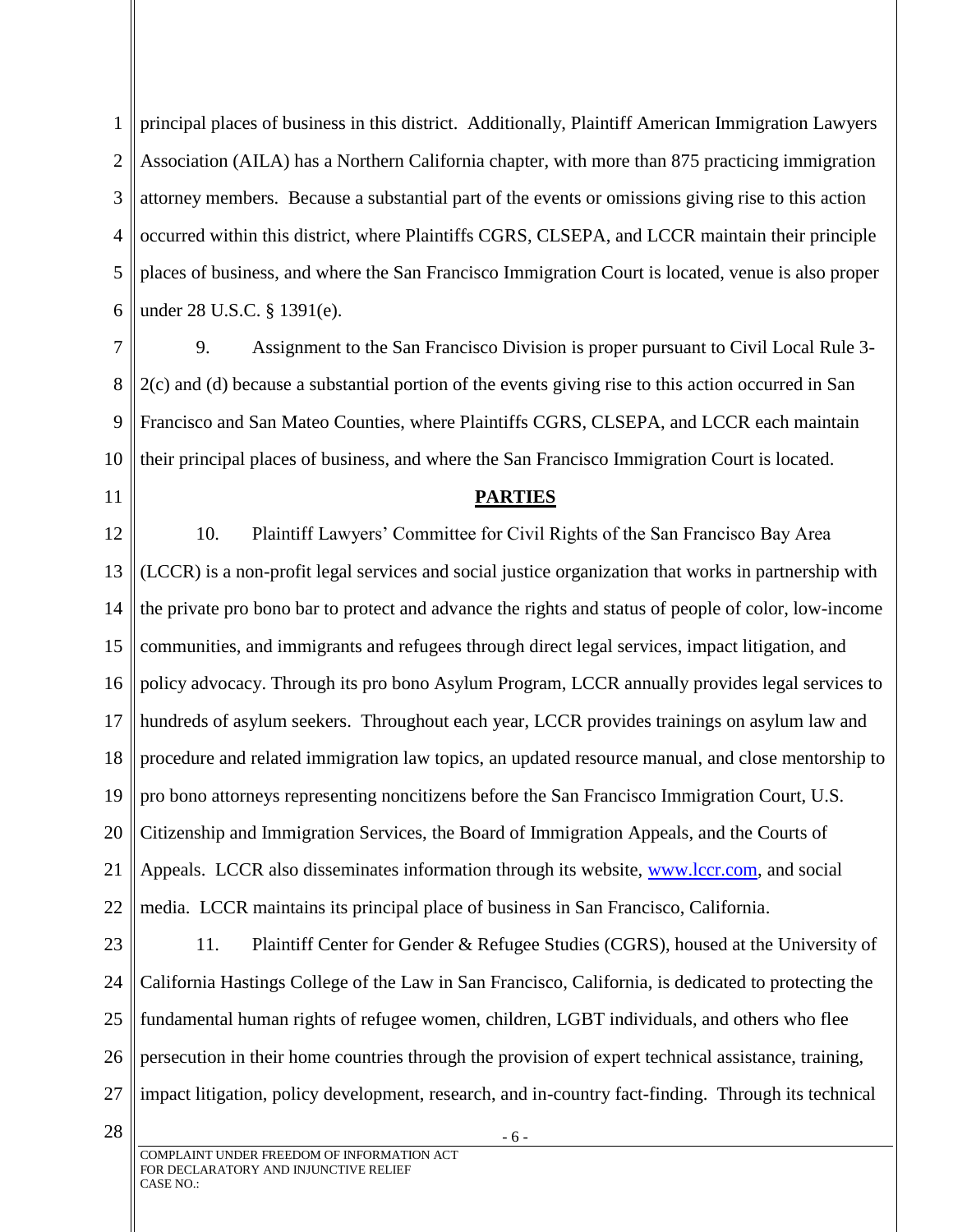1 2 3 4 5 6 7 8 assistance program, CGRS each year advises hundreds of attorneys about asylum law and procedure and provides case materials such as country conditions evidence, expert declarations, sample briefs, and unpublished immigration decisions that CGRS collects, analyzes, and shares. In addition to providing technical assistance and mentorship that is tailored to individual cases at all levels, CGRS disseminates broadly applicable information on asylum topics through its website, [http://cgrs.uchastings.edu,](http://cgrs.uchastings.edu/) and social media, as well as other sources such as reports and practice advisories and through webinars and in-person trainings. CGRS annually trains hundreds of immigration attorneys, pro bono attorneys, and others interested in asylum law topics.

9 10 11 12 13 14 15 16 17 18 19 20 21 22 23 24 25 12. Plaintiff Community Legal Services in East Palo Alto (CLSEPA) provides legal assistance to low-income individuals and families in East Palo Alto and surrounding communities. Its immigration law practice provides direct legal representation to hundreds of adults and children each year. It has played a key role in responding to the needs that have arisen in connection with the expedited dockets for unaccompanied minors and families who recently arrived in the United States and have cases pending before the San Francisco Immigration Court. In addition to its provision of direct legal services to children and families on the expedited dockets of the San Francisco Immigration Court, CLSEPA helps staff the "Attorney of the Day" (AOD) program through the Bar Association of San Francisco, which involves having a pro bono attorney or team of attorneys in the courtroom for master calendar hearings, including in particular those conducted for the expedited dockets. Among other tasks, AODs assist unrepresented individuals in seeking continuances to allow time to secure counsel and prepare their cases for presentation to the immigration court. CLSEPA is also involved in training other attorneys to serve as AODs for the expedited docket. CLSEPA maintains a website, [http://www.clsepa.org,](http://www.clsepa.org/) and additionally disseminates information about immigration court matters and the expedited dockets for unaccompanied minors and families through community presentations and through its partnerships with the private pro bono bar. CLSEPA is located in East Palo Alto, California.

26 27 13. Plaintiff American Immigration Lawyers Association (AILA) is a non-partisan, notfor-profit national association of approximately 14,000 attorneys and law professors who practice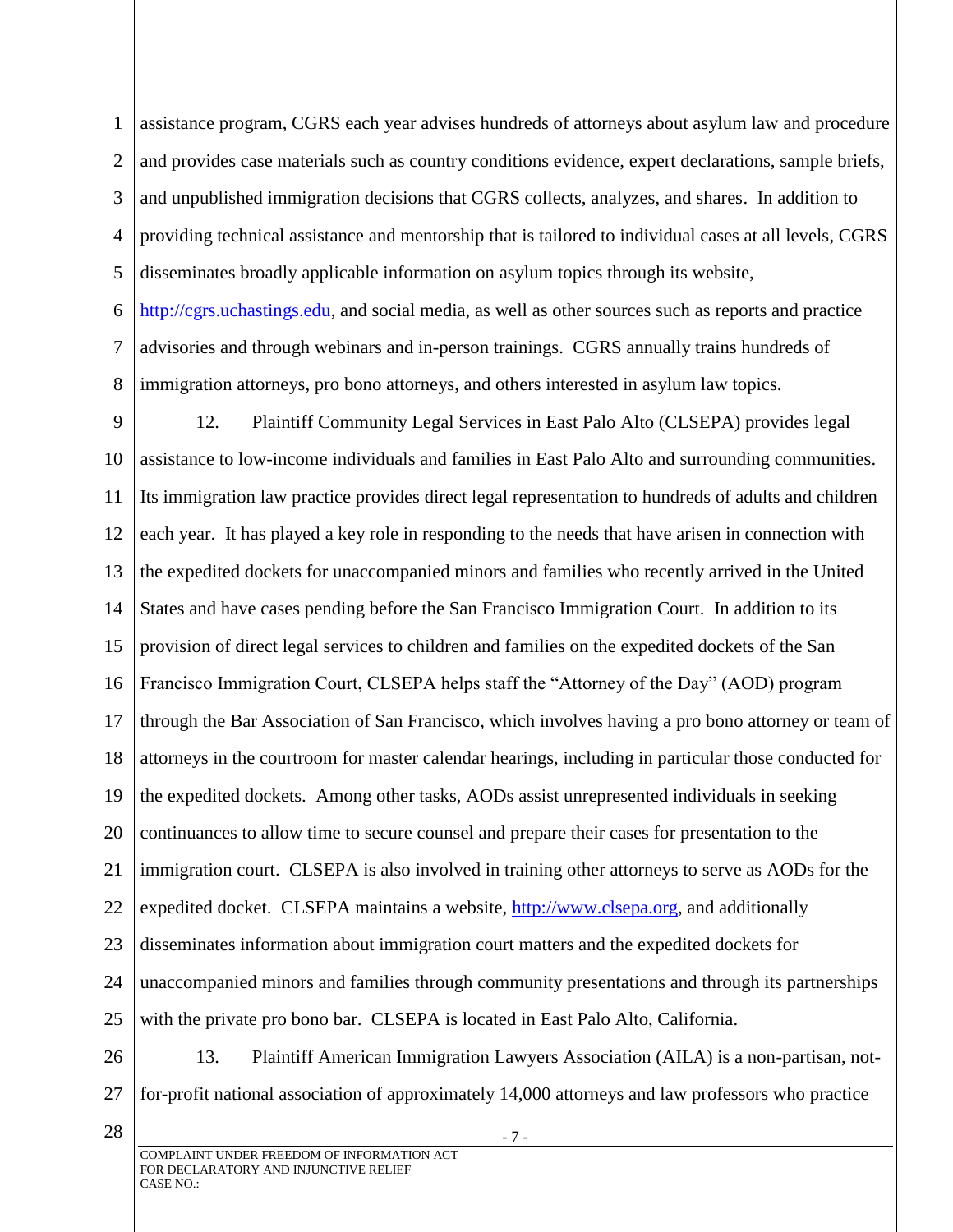1 2 3 4 5 6 7 8 9 10 11 12 13 14 15 and teach U.S. immigration and nationality law. AILA member attorneys represent individual noncitizens, U.S. families seeking permanent residence for close family members, and U.S. businesses in immigration matters before the Executive Office for Immigration Review, including the nation's immigration courts and the Board of Immigration Appeals, Department of Homeland Security, State Department, Department of Labor, federal District and Circuit Courts, and the Supreme Court. AILA provides continuing legal education, information, professional services, and expertise through its 39 chapters and more than 50 national committees. AILA maintains a website, [www.aila.org,](http://www.aila.org/) through which it disseminates a substantial amount of information to its members and the larger public and also maintains a searchable online research library, known as InfoNet, which contains thousands of current and historical immigration law and policy documents. Material available through AILA's website includes reports and studies, information about immigration court practices, practice advisories, agency guidance, agency liaison meeting notes, administrative agency and court decisions, and a wealth of immigration data and statistics. AILA is headquartered in Washington, DC, but maintains chapters across the country, including its Northern California chapter.

16 17 18 19 20 21 22 23 24 25 14. Defendant Executive Office for Immigration Review (EOIR) is an agency of the United States Department of Justice. EOIR is responsible for the adjudication of immigration cases and interpretation and administration of federal immigration laws. Under delegated authority from the Attorney General, EOIR conducts immigration court proceedings, appellate reviews, and administrative hearings. EOIR's Office of the Chief Immigration Judge (OCIJ) encompasses and provides overall program direction, articulates policies and procedures, and establishes priorities for approximately 250 immigration judges who conduct administrative court proceedings, called removal proceedings, in 58 immigration courts across the country. EOIR's appellate component, the Board of Immigration Appeals (BIA), primarily decides appeals of immigration judge decisions. It is the highest administrative tribunal for interpreting and applying U.S. immigration law.

26 27 15. Defendant United States Department of Justice, overseen by the Attorney General, is charged with enforcing federal law. Its mission includes ensuring the fair and impartial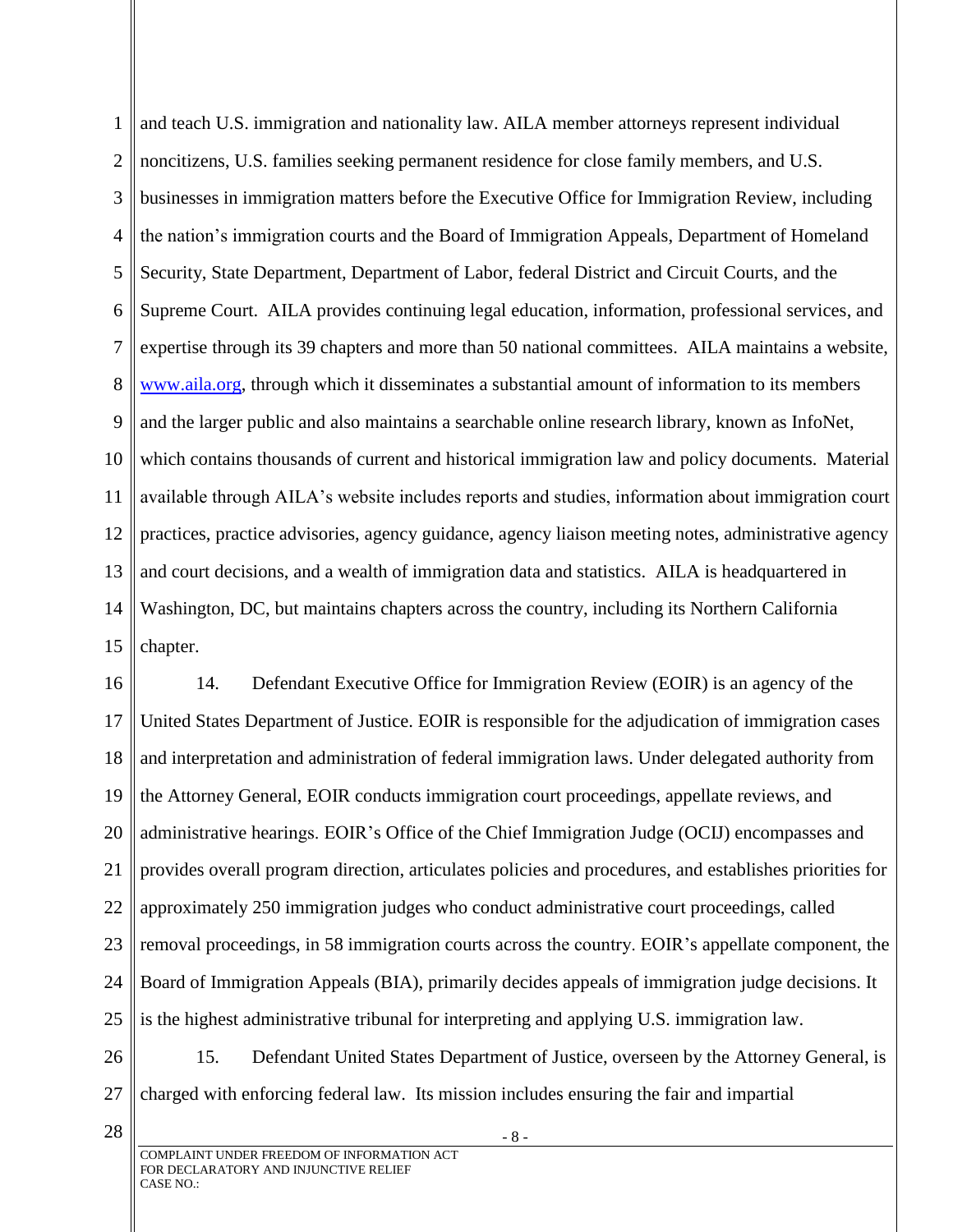1 2 3 4 administration of justice. Defendant EOIR is an agency of the Department of Justice. The Deputy Attorney General within the Department of Justice is responsible for direct oversight of EOIR. The Attorney General can overrule or modify decisions of the BIA and possesses hiring and firing authority over EOIR employees.

# **FACTS**

5 6

7

**I.** *Background – Fast-Tracking for Vulnerable Children and Families Without Clear Guidelines*

8 9 10 11 12 13 14 15 16 17 18 19 20 21 22 23 24 25 26 27 28 16. In recent years, as conditions in countries such as El Salvador, Guatemala, and Honduras have declined and extreme violence has gone unchecked, the United States has seen a significant increase in the number of children, young adults, families, and other vulnerable individuals fleeing their home countries and seeking safety here. In Fiscal Year 2013, 38,833 unaccompanied children and 15,056 family units came into the custody of the U.S. Border Patrol. *See* CBP BORDER SECURITY REPORT: FISCAL YEAR 2014 (hereafter 2014 CBP REPORT) at 1 (Dec. 19, 2014), available at [http://www.cbp.gov/sites/default/files/documents/FINAL%20Draft%20CBP%20FY14%20Report\\_](http://www.cbp.gov/sites/default/files/documents/FINAL%20Draft%20CBP%20FY14%20Report_20141218.pdf) [20141218.pdf.](http://www.cbp.gov/sites/default/files/documents/FINAL%20Draft%20CBP%20FY14%20Report_20141218.pdf) In Fiscal Year 2014, these numbers were, respectively, 68,631 and 68,684, with a substantial number of individuals turning themselves in to border officers; the year thus saw a 76% increase in the number of unaccompanied children and a 356% increase in the number of families coming into Border Patrol custody. *See* 2014 CBP Report at 1. In June 2014, the Obama Administration recognized the increase in unaccompanied children coming across the U.S.-Mexico Border as being an "urgent humanitarian situation." *See* Presidential Memorandum – Response to the Influx of Unaccompanied Alien Children Across the Southwest Border (June 2, 2014), available at [http://www.whitehouse.gov/the-press-office/2014/06/02/presidential-memorandum-response](http://www.whitehouse.gov/the-press-office/2014/06/02/presidential-memorandum-response-influx-unaccompanied-alien-children-acr)[influx-unaccompanied-alien-children-acr.](http://www.whitehouse.gov/the-press-office/2014/06/02/presidential-memorandum-response-influx-unaccompanied-alien-children-acr) The number of unaccompanied children and families coming into custody along the southwest border subsequently declined from the historic highs of FY 2014 (to 39,399 unaccompanied children and 38,639 family units, *see* [http://www.cbp.gov/newsroom/stats/southwest-border-unaccompanied-children\)](http://www.cbp.gov/newsroom/stats/southwest-border-unaccompanied-children), but even with this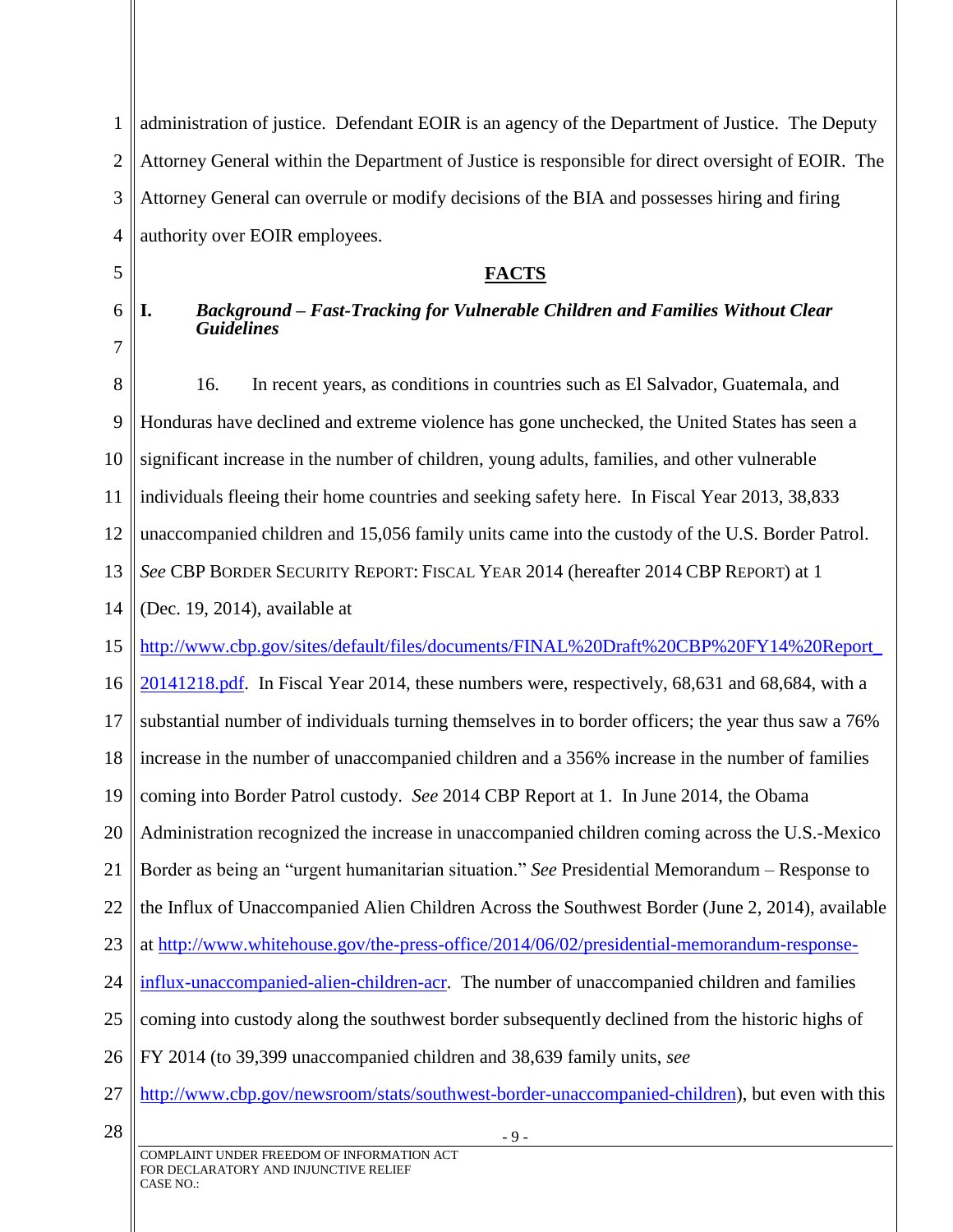1 2 drop, thousands more joined the ranks of those whom the government sought to deport. *See*  <http://www.wola.org/es/node/4999>

3 4 5 6 7 17. A substantial number of these children and parents (primarily mothers) have had credible claims for protection under the laws of the United States. Nonetheless, as the media increasingly focused its attention on the rising numbers, the Administration sought to stem the arrival of migrants and send a message to those who might be considering making the trip or supporting loved ones fleeing the violence and journeying to the United States.

8 9 10 11 12 13 18. Among the measures adopted to send a message to migrants was the institution of expedited dockets to speed the adjudication and removal process for unaccompanied children and families. On or about July 9, 2014, the Administration announced that it would re-prioritize the immigration court dockets to focus on "recent border crossers." *See* DEPARTMENT OF JUSTICE ACTIONS TO ADDRESS THE INFLUX OF MIGRANTS CROSSING THE SOUTHWEST BORDER IN THE UNITED STATES (July 9, 2014), available at

14 [http://www.justice.gov/iso/opa/resources/214201479112444959.pdf.](http://www.justice.gov/iso/opa/resources/214201479112444959.pdf) According to the announce-

15 16 17 18 19 20 21 22 ment, these "priorities" would include unaccompanied children who recently crossed the southern border, families held in detention, families who recently crossed the border and were released on "alternatives to detention," and other detained cases. EOIR allocated resources to meet these new priorities by reassigning immigration judges in immigration courts across the country from their regular dockets to the new expedited dockets. At the same time, despite its already significant backlog, EOIR indicated that cases falling outside these priorities could be rescheduled to make room for the higher priority cases of recently arrived unaccompanied children and adults with children, who were to be moved ahead in the line.

23 24 25 26 27 19. Under the policy of fast-tracking the cases of these vulnerable children and families, unaccompanied children were scheduled to have their first immigration court hearing, known as a master calendar hearing, within 21 days of the government filing the Notice to Appear (NTA), the charging document that initiates removal proceedings, with the immigration court. For families on the expedited docket, the policy requires that the first master calendar hearing be held within 28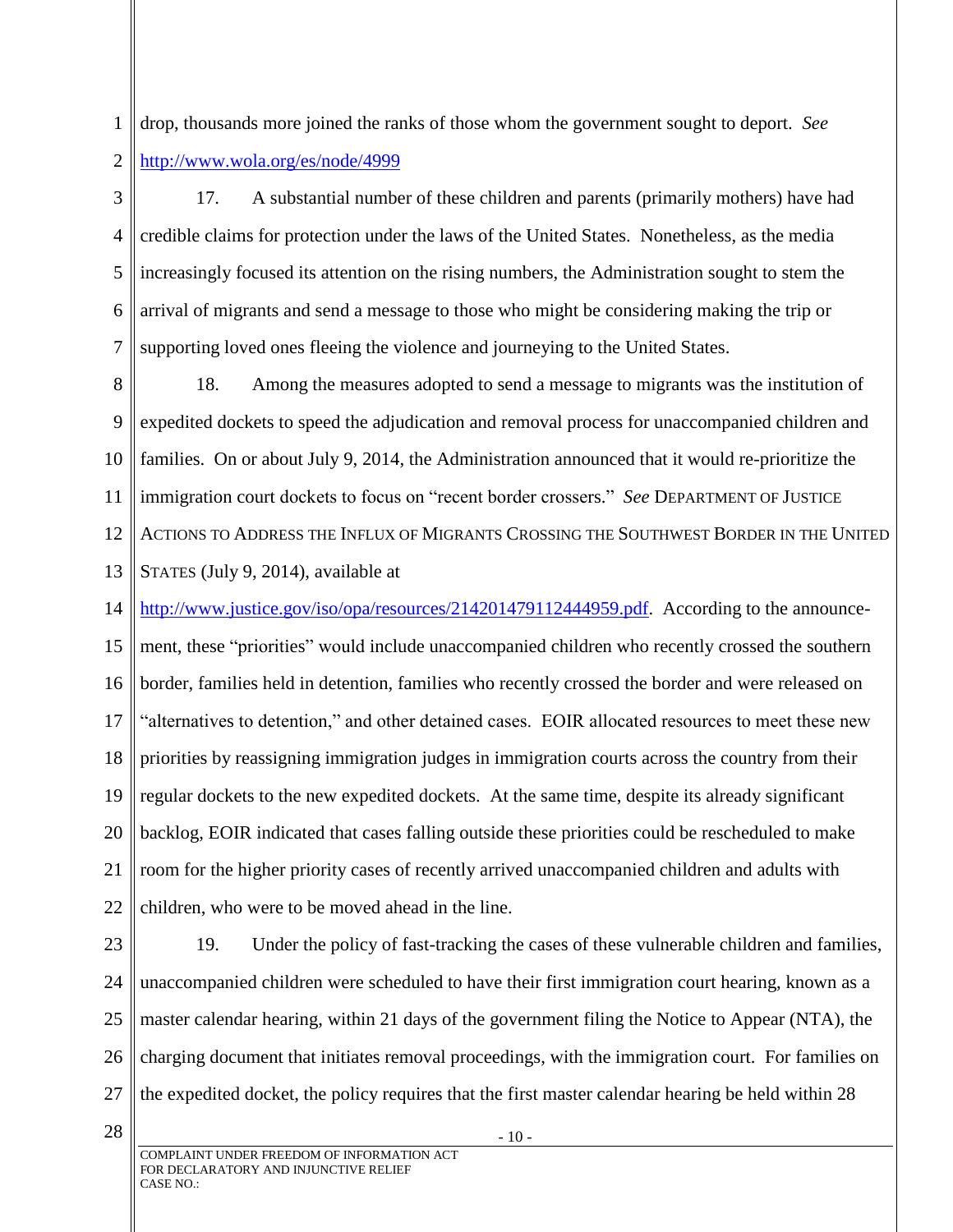1 2 3 days of the filing of the NTA. Juan Osuna, Director of EOIR, recently testified before Congress that the time frame for scheduling initial hearings after the filing of NTAs will increase to 30-90 days (rather than 21-28 days), but this change has not yet been implemented.

4 5 6 7 8 9 10 11 12 13 20. Before the institution of the expedited children and family dockets, a non-detained individual in immigration court proceedings would typically wait several months, and depending on the court, possibly more than a year, before his or her first master calendar hearing. While there are drawbacks to such a gap in time, the lengthier period afforded more time for children and parents and guardians to seek legal representation, which is frequently very difficult for children and recent arrivals to secure. Currently, the government's position is that neither adults nor children have the right to appointed counsel in immigration court proceedings despite the high-stakes, adversarial nature of those proceedings, the presence of an attorney representing the government in all cases, and the significant barriers that noncitizens tend to face in effectively presenting their cases without the assistance of counsel.

14 15 16 17 18 19 21. The first master calendar hearings for children and families on the expedited dockets were held at the end of July 2014, a mere three weeks after EOIR first announced the plan to create such dockets. Most children and families received notice of their hearing dates only days in advance of their hearings, despite there often being long travel distances involved for children and families to reach the court to which their cases were assigned. In some cases, notice was not received prior to the hearing date.

20 21 22 23 24 25 26 27 22. Once the unaccompanied children and adults with children began appearing for hearings on these dockets, immigration judges routinely granted only brief continuances before the respondents were required to appear for their next hearing – a significant departure from what was prior practice in non-detained cases. Often immigration judges granted only a few weeks of time for unrepresented parents and unaccompanied children on the expedited dockets to find counsel in between master calendar hearings. Immigration judges also indicated that they would only grant a limited number of continuances for this purpose. While some judges have relaxed these time limits in individual cases, other judges have continued to adhere strictly to a policy of granting only short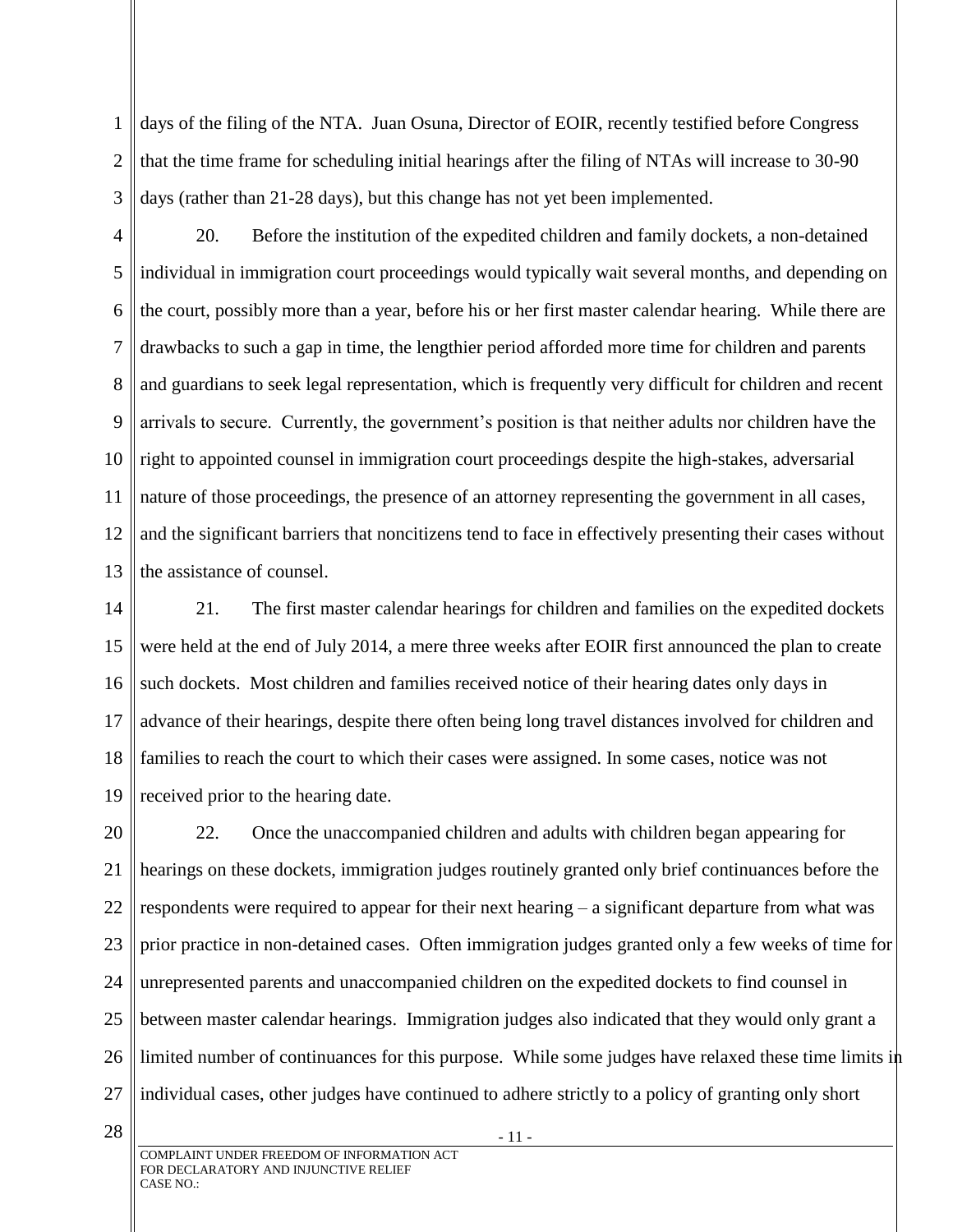1 2 3 4 5 6 7 8 continuances. As time has passed, even in the minority of cases in which children and families have been able to obtain counsel, immigration judges have required that cases proceed on an accelerated schedule. In contrast, at a first master calendar hearing and even at many subsequent master calendar hearings for non-expedited immigration court cases, continuances of several months have been, and continue to be, common. Indeed, thousands who are not on the expedited dockets have to wait years for their individual merits hearings. *See* [http://www.washingtontimes.com/news/2015/oct/21/surge](http://www.washingtontimes.com/news/2015/oct/21/surge-illegal-children-families-accelerates/?page=all)[illegal-children-families-accelerates/?page=all;](http://www.washingtontimes.com/news/2015/oct/21/surge-illegal-children-families-accelerates/?page=all) [http://www.ibtimes.com/immigration-reform-2015](http://www.ibtimes.com/immigration-reform-2015-immigrant-families-surging-again-us-border-homeland-security-2043891) [immigrant-families-surging-again-us-border-homeland-security-2043891;](http://www.ibtimes.com/immigration-reform-2015-immigrant-families-surging-again-us-border-homeland-security-2043891) and

9 [http://www.migrationpolicy.org/research/unaccompanied-child-migrants-us-communities-](http://www.migrationpolicy.org/research/unaccompanied-child-migrants-us-communities-immigration-court-and-schools)

10 [immigration-court-and-schools.](http://www.migrationpolicy.org/research/unaccompanied-child-migrants-us-communities-immigration-court-and-schools)

11 12 13 14 15 16 17 23. The volume and the compressed time schedule for cases on the expedited dockets heightened already-serious concerns about due process for the unaccompanied children and families on these dockets. Across the country, nonprofit immigration legal services providers and technical support centers, such as Plaintiffs CGRS, CLSEPA, LCCR, and pro bono attorneys, many members of Plaintiff AILA, scrambled to try to meet the escalating and urgent need for representation and for support services for the affected population. Numerous media outlets published reports on the new "rocket" dockets as they became a matter of serious public concern.

18 19 20 21 22 23 24 25 26 27 24. Despite the magnitude of the shift in fast-tracking the cases of recently arrived unaccompanied children and families, the special vulnerabilities of the targeted population, and the lack of adequate resources to meet their legal representation needs, EOIR made very little information about the expedited dockets available to the public or the immigration attorneys seeking to assist immigrants with representation. In particular, in the course of implementing these changes nationwide, EOIR did not publicly release any information regarding specific standards, procedures, and protocols that immigration judges were to employ for the expedited dockets. And as time went on, attorneys and pro se individuals across the country received conflicting information from different immigration judges as to the same questions, including in particular whether continuances of ordinary length and multiple continuances could be granted for the purpose of finding an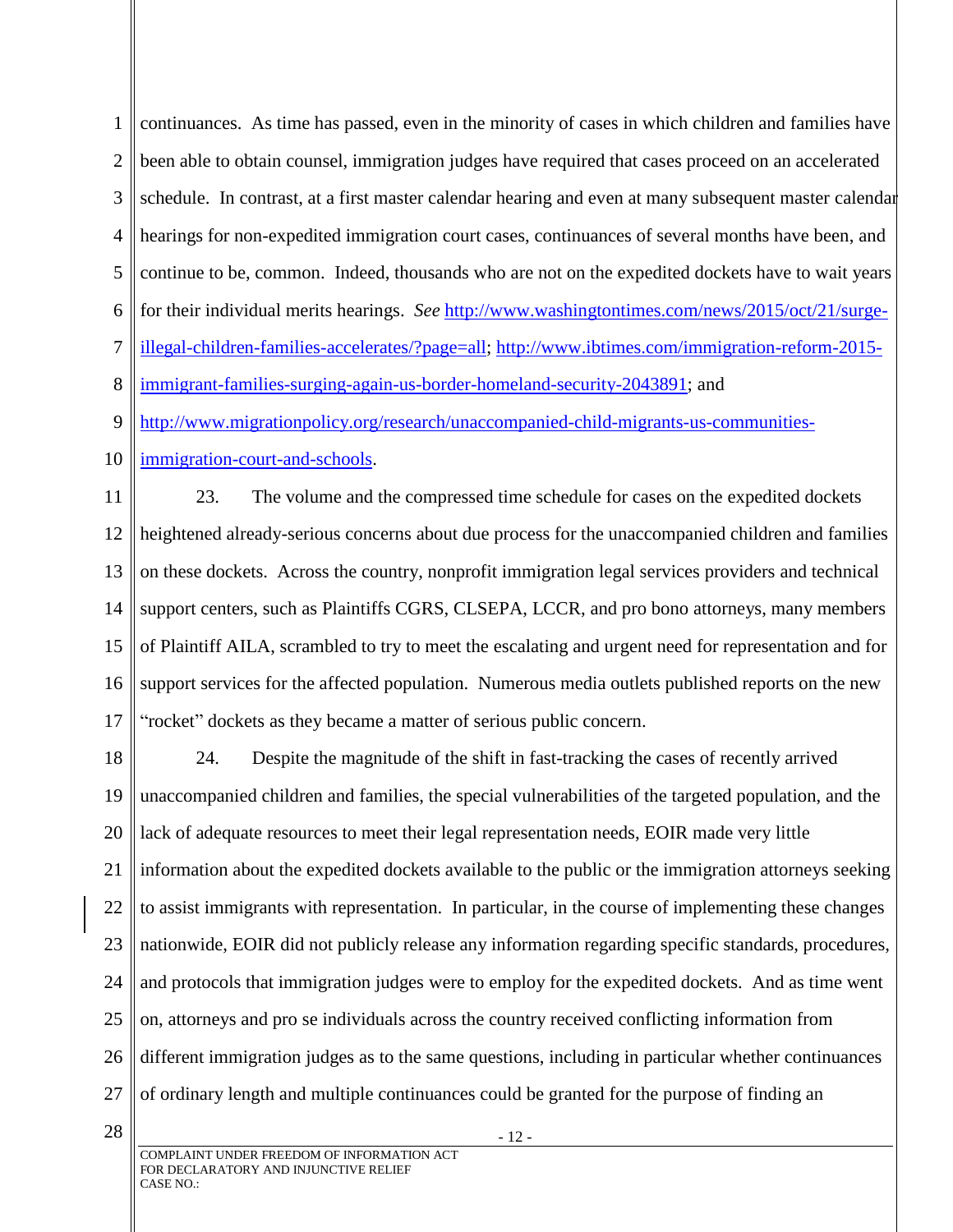1 2 attorney. The responses to these questions appeared to vary depending on the day, the court, or the individual judge presiding over the matter.

3

# **II.** *Plaintiffs' Request for Crucial Records Under the Freedom of Information Act*

4 5 6 7 8 9 10 11 25. Against this backdrop, on August 4, 2014, Plaintiffs first filed a request under the Freedom of Information Act, 5 U.S.C. § 552, seeking EOIR records pertaining to the expedited dockets; reflecting the urgency of the subject matter involved, the request sought expedited processing by the agency. A copy of this request is attached as Exhibit (Exh.) A. On August 12, 2015, after not receiving a single responsive document in response to their August 2014 request or even a determination as to whether responsive records would be produced, Plaintiffs filed a second request, which expressly referenced and incorporated their first request and sought more current information. A copy of Plaintiffs' second request is attached as Exh. B.

12 13 14 15 16 17 18 19 20 21 22 23 24 25 26. By their requests, Plaintiffs sought records pertaining to the operation of the expedited dockets for unaccompanied children and families and in particular the various standards, criteria, policies and procedures that would be employed for the dockets and the individuals with cases assigned to the dockets. For example, Plaintiffs requested records concerning "[s]tandards and processes for explaining the removal procedure to unaccompanied children" and "[s]tandards and procedures regarding removal proceedings for unaccompanied children . . . under the age of 10." Request, Exh. A. at 2; Exh. B at 3-4. Plaintiffs also sought records reflecting the number of days that would be allowed between first master calendar hearings and continued master calendar hearings and those addressing "[a]ny cap on the number of continuances that will be permitted to secure legal counsel after one continuance has been granted." Exh. A at 3; Exh. B at 4. The requests also sought records pertaining to guidelines and standards for the administrative closure of cases on the expedited docket as well as for the issuance of *in absentia* removal orders, among other matters directly related to the expedited dockets, such as the location of the immigration courts participating in the expedited dockets. Exh. A at 2-3; Exh. B at 4.

26 27 27. Plaintiffs notified Defendant EOIR that disclosure of the requested information "will contribute significantly to public understanding of government operations and activities related to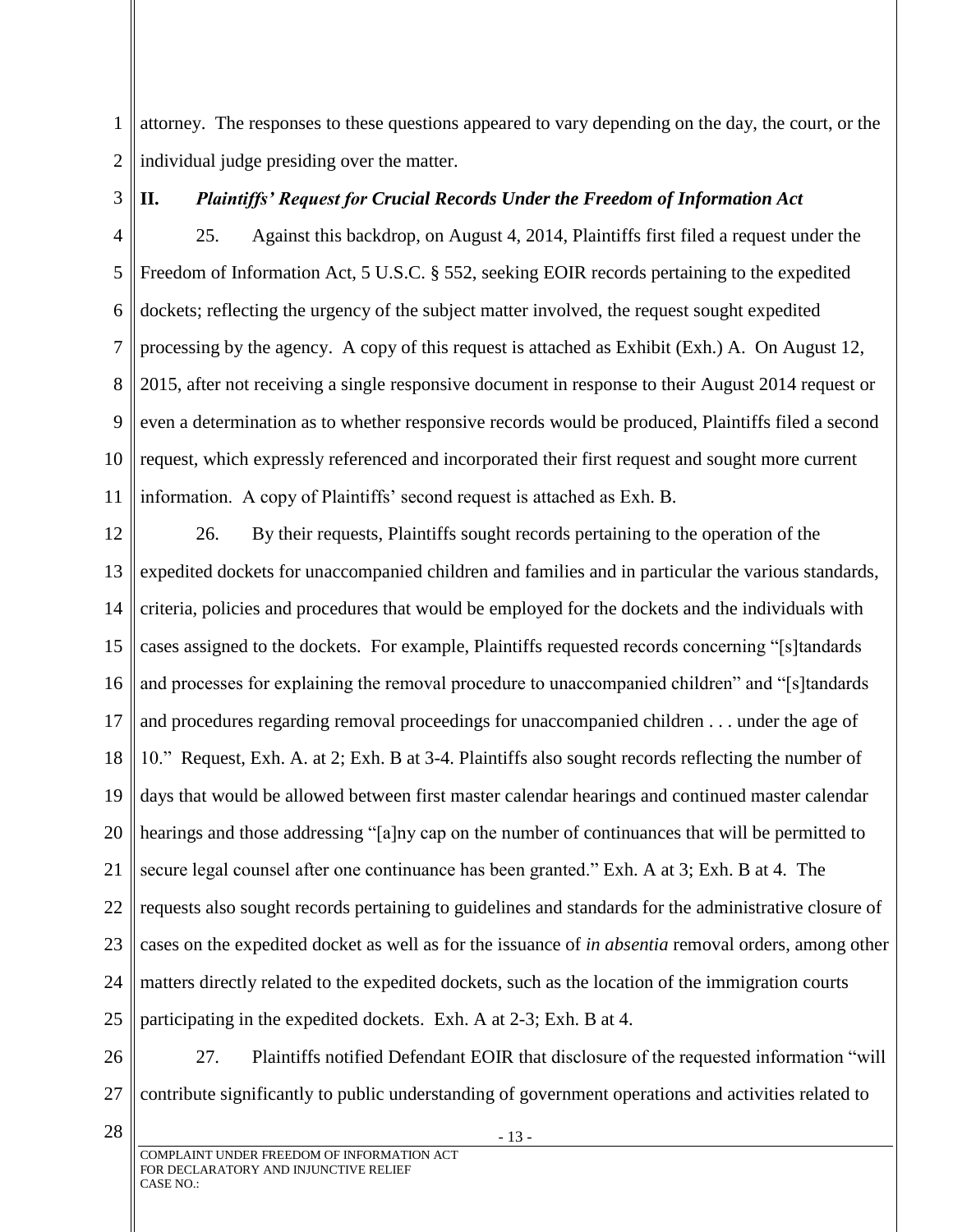1 2 removal processing of unaccompanied minor[s] and families in removal proceedings." Exh. A. at 4; Exh. B at 5.

3 4 5 6 7 8 9 10 28. Plaintiffs in their second request further notified Defendant EOIR that the "need for such information remains extremely high for these individuals and attorneys and other legal representatives who seek to assist them. Indeed, thousands on these dockets have been ordered removed while policies and procedures have been left unclear and basic procedural safeguards have not been in place. The larger public also continues to have a substantial interest in these dockets and in transparency and accountability for their manner of operation and their impact." Exh. B at 1-2 (citations omitted). Because of this ongoing interest, the second request underscored the need for a timely response by Defendant EOIR.

11 12 29. Plaintiffs also sought a waiver of fees associated with their request. Exh. A at 4-6; Exh. B at 5.

13

30. Plaintiffs have established their entitlement to a fee waiver as a matter of law.

#### 14 **III.** *Defendant's Failure To Timely Respond to Plaintiffs' FOIA Requests*

15 16 17 18 19 20 21 22 23 24 25 26 27 31. To ensure government transparency and accountability, the Freedom of Information Act imposes several statutory duties upon government agencies. After receiving a FOIA request with a request for expedited processing, an agency must make a "determination of whether to provide expedited processing" and provide "notice of the determination" to the requestor "within 10 days after the date of the request." 5 U.S.C.  $\S$  552(a)(6)(E)(ii)(I). If the agency grants the request for expedited processing, it is to "process" it "as soon as practicable." *Id.* § 552(a)(6)(E)(ii)(II). *In all cases*, expedited or not, the agency must make a "determin[ation] . . . whether to comply" with the request within 20 days, *id.* § 552(a)(6)(A)(i), and make the responsive records "promptly available" thereafter. *Citizens for Responsibility & Ethics in Wash. v. FEC*, 711 F.3d 180, 188 (D.C. Cir. 2012). A ten-day extension of the 20-day statutory time period for responding to non-expedited requests is permitted in "unusual circumstances." 5 U.S.C. § 552(a)(6)(B). In general, records are made "promptly available" when they are produced "within days or a few weeks of a 'determination,' not months or years." 711 F.3d at 189.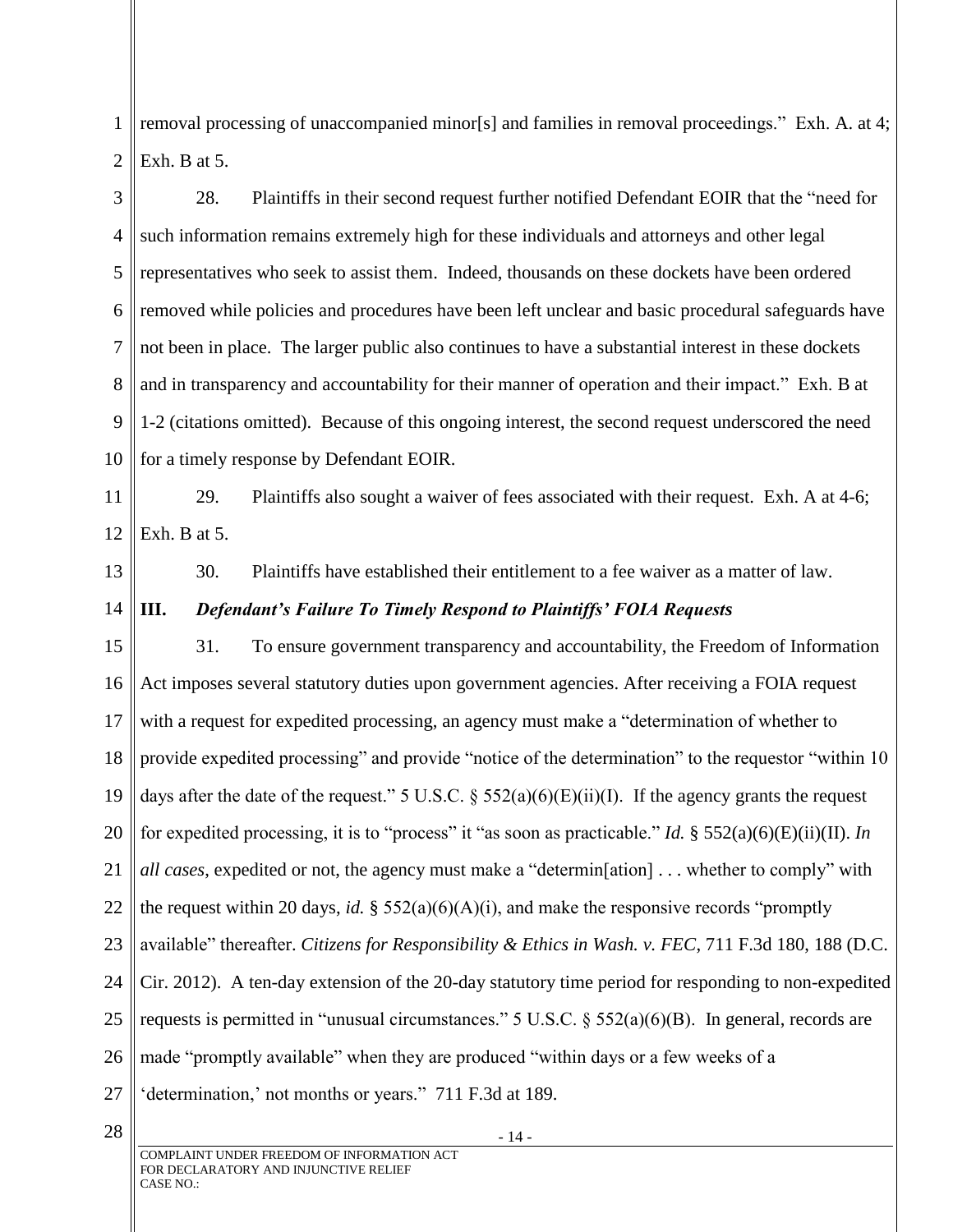1 2 3 4 32. Defendants here have failed to comply with its fundamental obligations under the Act. Of greatest import, Defendants did not issue a "determination" within 20 days of the initial August 4, 2014 request, nor did it produce any responsive records despite the passage of more than a year after filing the initial request.

5 6 7 8 9 10 11 12 13 14 15 33. Plaintiffs' second request, filed with Defendant EOIR on August 12, 2015, has produced little action and yielded negligible records. Defendants acknowledged receipt of Plaintiffs' August 12, 2015 FOIA request in a letter dated August 24, 2015, a copy of which is attached hereto as Exhibit C. The acknowledgement letter explained that the fee waiver request and expedite request would be addressed in a separate letter and that Plaintiffs' request had been assigned to the "complex track" that would "necessarily take longer" than the one and a half months that it normally takes to respond to simple requests. Exh. C. The letter advised Plaintiffs that Defendant EOIR was extending the 20-day statutory time period for responding by ten days due to "unusual circumstances." Specifically, Defendant EOIR noted that Plaintiffs' request "either requires the collection of records from field offices, or involves a search for numerous documents that will necessitate a thorough and wide-range search of records at headquarters." Exh. C.

16 17 18 19 20 21 22 23 24 25 26 34. On September 2, 2015, a second letter, attached hereto as Exhibit D, was sent to Plaintiffs and provided additional information on the EOIR FOIA processing tracks, but failed to provide any information or decision on Plaintiff's fee waiver request. This second letter informed Plaintiffs that their request was placed in Track three, which is reserved "for those requests which involve voluminous records and for which lengthy or numerous consultations are required, or those requests which may involve sensitive records." Exh. D. The letter stated that by virtue of its Track three designation, Defendant EOIR was extending the 20 day statutory time period by an additional 10 working days due to "unusual circumstances." Finally, the letter advised Plaintiffs that Track three requests "generally take 6 months to one year for EOIR to process, and noted that Defendant EOIR would contact Plaintiffs regarding their willingness to modify or narrow the scope of the request, which "may result in your request being processed sooner." Exh. D.

- 27
- 28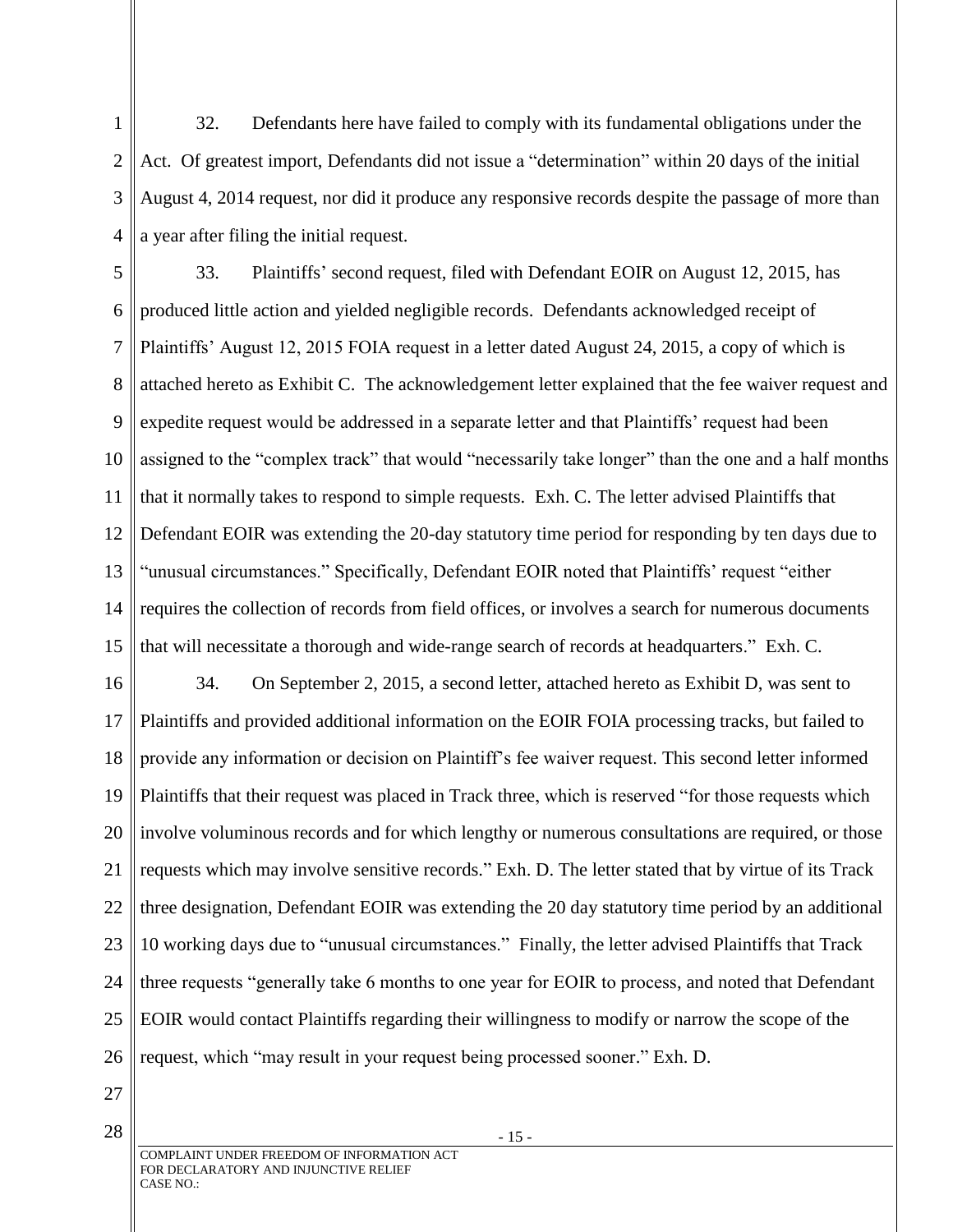1 2 3 4 5 6 7 8 35. On November 13, 2015, Defendant EOIR released two charts, attached hereto as Exhibit E, listing the immigration court locations which handle the expedited dockets for unaccompanied children and families, and statistics regarding initial receipts at each court location. These documents, though appreciated, represent but a small fraction of the total records that were requested well over one year ago. Meanwhile, the records that are most desperately needed to ensure due process and protection for children and families at risk of imminent removal, those regarding the standards, timelines, and special procedures that are applied to these cases, remain buried.

### 9

# **IV.** *Ongoing Harm and Need for the Unlawfully Withheld Records*

10 11 12 13 14 15 16 17 18 19 36. Defendants continue to operate expedited dockets for unaccompanied children and families at immigration courts across the country. Thus, while Plaintiffs' request has been pending without a legally required determination and without the production of the vast majority of the responsive records from Defendants, the immigration court cases of unaccompanied children and families proceed at a specially accelerated pace without public knowledge of the standards or guidelines governing these vulnerable individuals and those who seek to assist them. As a result, attorneys, unrepresented unaccompanied children, and unrepresented adults with children must struggle to plan for and present expedited cases involving complex legal issues and procedures under unclear, unstated timelines and policies—the very policies that are the subject of Plaintiffs' FOIA request.

20 21 22 23 24 25 26 27 37. Adding to the confusion, the handful of public statements made by Defendants about the expedited "surge" dockets following their institution have been general—essentially to say that immigration judges maintain discretion to grant or deny continuances—and have conflicted with the actual experiences of attorneys and the unaccompanied children and families in proceedings on these dockets. Despite Defendants' statements that only the first master calendar hearing must be expedited, immigration judges presiding over the expedited dockets for months have expressed that they are limited to granting continuances that are substantially shorter than the norm for nondetained cases. Indeed, many parents and children have been set for individual merits hearings on a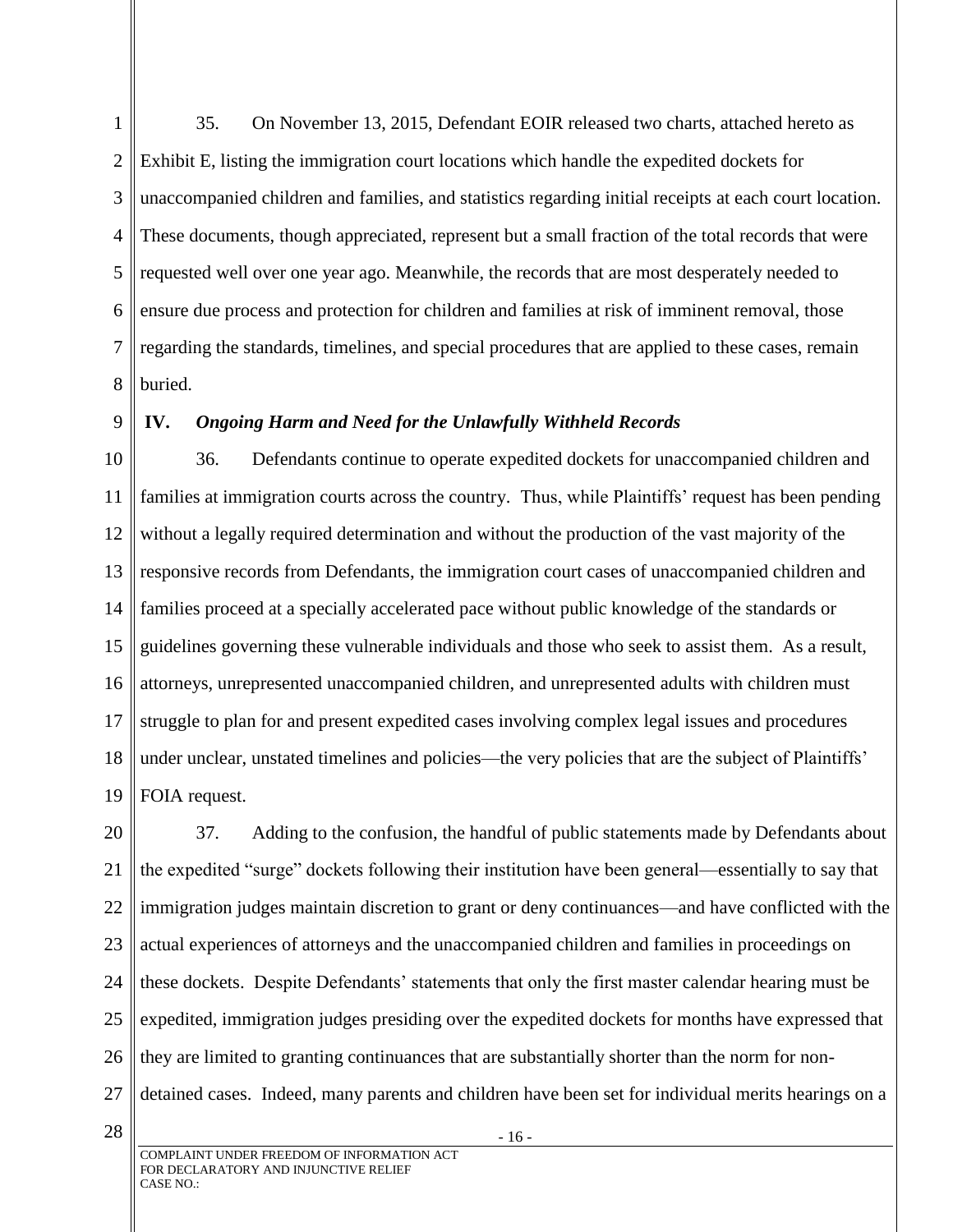1 2 dramatically faster schedule than is typical, even though the types of claims involved can require substantial time and resources to develop.

3 4 5 6 7 8 9 10 11 12 38. The disconnect between Defendants' limited statements regarding the expedited dockets and the manner in which these dockets have actually operated, coupled with Defendants' failure and refusal to produce records responsive to Plaintiffs' FOIA requests, have made it extraordinarily difficult for attorneys to plan and manage their representation of children and families on these dockets, to litigate cases in a manner appropriate for their individual circumstances, and to educate and counsel clients about their proceedings. Plaintiffs in particular have been hamstrung in their ability to provide the information, guidance, training, and other technical assistance they would be able to afford to their respective members, pro bono partners, clients, and the larger public if Defendants were to produce the policies, standards, guidelines, and related records Plaintiffs have requested.

13 14 15 16 17 18 19 20 21 22 23 24 39. As confusion, uncertainty, and concerns about the expedited dockets have persisted, more than 50 organizations sent a letter, dated February 9, 2015, to the Director of EOIR, Assistant Secretary of Homeland Security, and Acting Director of the Administration for Children and Families. *See* Letter to Juan Osuna, Director of the Executive Office for Immigration Review, Sarah Saldaña, Assistant Secretary, Department of Homeland Security, and Ken Tota, Acting Director, Administration for Children and Families, signed by 57 legal services providers, legal advocacy organizations, and others (Feb. 9, 2015) (AILA Doc. No. 15030961). A copy of this letter is attached as Exhibit F. Key among the concerns raised in this letter is the issuance of *in absentia* removal orders against children—many of whom are unrepresented and may not have received proper notice and who in any event may be powerless to get themselves to hearings. Records pertaining to this subject were included among those requested under FOIA by Plaintiffs. *See*  Exhs. A-B.

25 26 27 40. Not surprisingly, with the advent of the expedited dockets, there has been a substantial increase in the already disturbingly high rate at which unaccompanied children go without legal representation. Children who face proceedings with an adult family member are also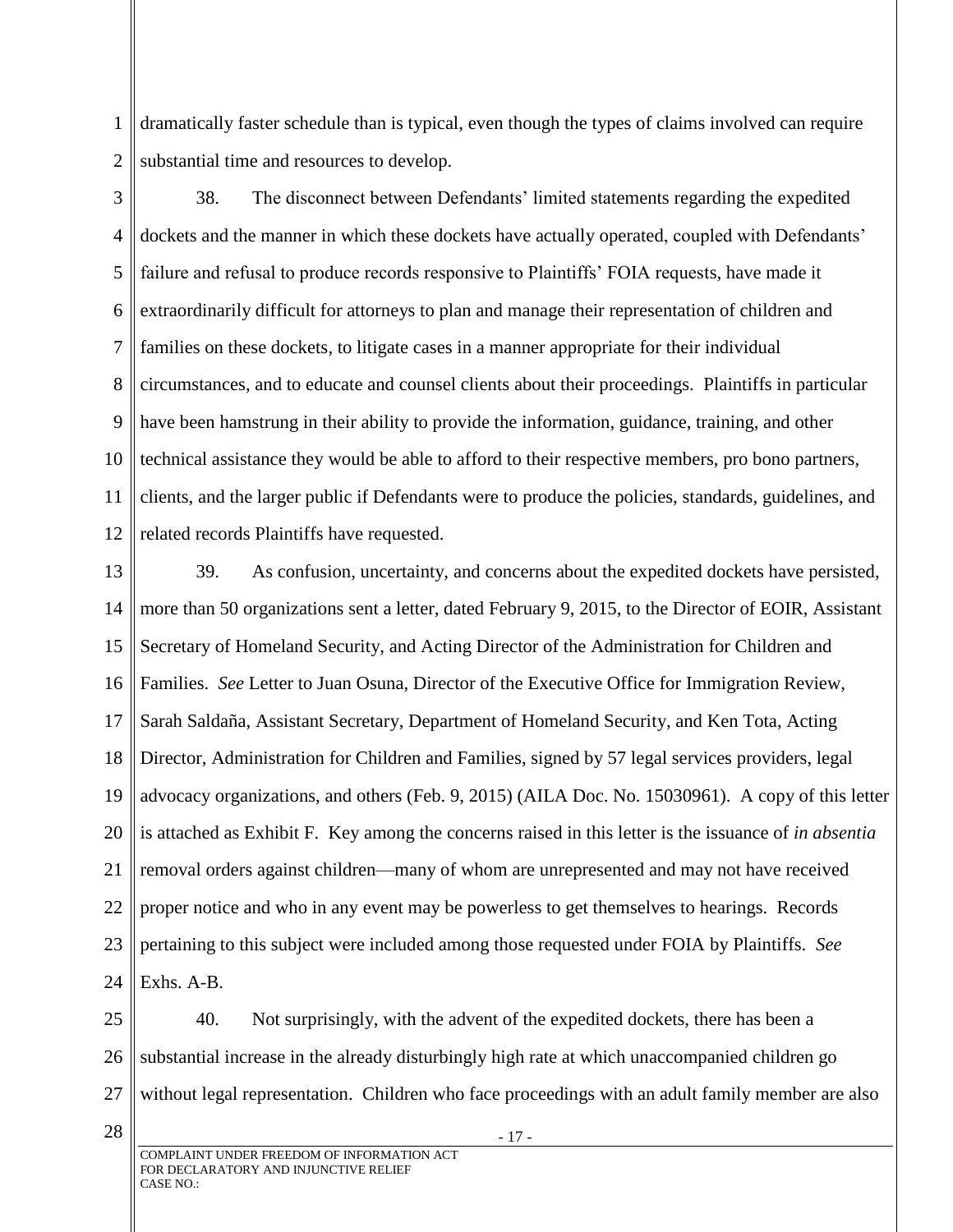1 2 3 4 5 6 7 8 9 10 11 12 13 14 15 16 suffering, as are the adults in these expedited proceedings. Through June of 2015, there were 44,948 "priority" removal immigration court cases involving women with children. A third of these cases were closed as of the end of June. For cases concluded, "the odds of being allowed to remain in this country were increased more than fourteen-fold if women and children had representation." *See* TRAC, REPRESENTATION MAKES FOURTEEN-FOLD DIFFERENCE IN OUTCOME: IMMIGRATION COURT "WOMEN WITH CHILDREN" CASES, *available at* <http://trac.syr.edu/immigration/reports/396/> (July 15, 2015). The compressed timeline for the cases of adults with children on the expedited docket and the problems thereby caused, along with the lack of clear guidelines, undoubtedly has had an impact that for many may mean return to grave harm. The depressed rate of representation occasioned by the fast-tracking of these cases alone has a devastating impact. Recent analysis of these cases found that, through January 2015, "[w]ithout representation, women with children almost never prevail even after they are able to demonstrate 'credible fear' [of persecution or torture if] return[ed] to their own country—*only 1.5 percent were allowed to stay*. While few decisions have occurred in represented cases, the win rate thus far has been 26.3 percent." *See* TRAC, REPRESENTATION IS KEY IN IMMIGRATION PROCEEDINGS INVOLVING WOMEN WITH CHILDREN, *available at* <http://trac.syr.edu/immigration/reports/377/> (Feb. 18, 2015) (emphasis added).

17 18 19 20 21 22 23 24 25 26 27 41. Defendants' continued failure to produce records responsive to Plaintiffs' requests violates the Freedom of Information Act. Defendants' failure to produce these records in the particularly serious circumstances associated with the expedited dockets at the heart of Plaintiffs' requests, and after having had substantial time to comply, makes its violations of the Act all the more egregious. Given the massive re-direction of resources to institute the expedited dockets, their operation across the country, their scope, and the patterns of problems seen across jurisdictions, there simply have to be records of the sort that Plaintiffs have requested and not received in response to their long-pending FOIA requests. And if such records do not exist despite the nationwide scale of Defendants' program and the grave stakes involved, then this too the public deserves to know. The interest of attorneys and the larger public in better understanding the expedited dockets and their impact on vulnerable immigrant families and unaccompanied children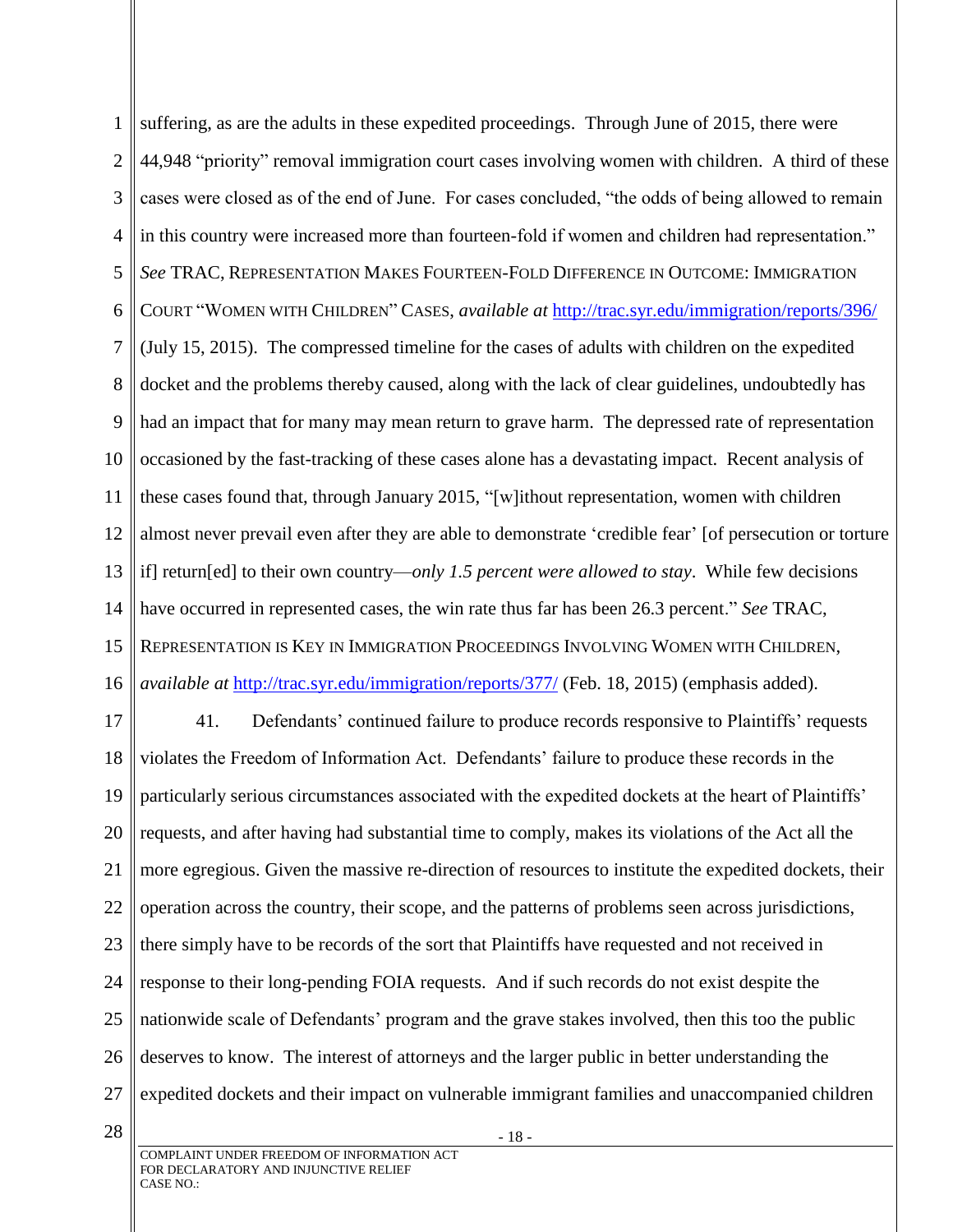| 1              | remains high, and media outlets continue to cover the subject. See                                      |
|----------------|---------------------------------------------------------------------------------------------------------|
| $\overline{2}$ | http://www.unhcr.org/5630f24c6.html; http://www.theguardian.com/world/2015/oct/28/refugee-              |
| 3              | crisis-grows-in-latin-america-women-children;                                                           |
| $\overline{4}$ | http://www.theguardian.com/world/2015/oct/13/mexico-central-american-migrants-journey-                  |
| 5              | crackdown; http://www.nytimes.com/2015/10/07/world/americas/honduras-el-salvador-guatemala-             |
| 6              | $\frac{\text{mexico-us-child-migrams.html}}{r=1}$ ;                                                     |
| 7              | http://www.npr.org/sections/goatsandsoda/2015/10/05/445985671/never-leave-your-house-survival-          |
| 8              | strategies-for-el-salvador-s-15girls. Light cannot be shed on the policies and protocols for these      |
| 9              | dockets in the absence of the determination and production required under FOIA. Defendants'             |
| 10             | continuing failure to comply with the Act deprives Plaintiffs of the ability to inform the public of a  |
| 11             | matter of exceptional public importance as well as the ability to provide crucial information about     |
| 12             | the expedited dockets to legal representatives and to the unaccompanied children and parents whose      |
| 13             | lives are most directly impacted by the dockets and yet-undisclosed policies and practices of the       |
| 14             | nation's immigration courts. Plaintiffs accordingly seek necessary relief from this Court.              |
| 15             | <b>CLAIMS FOR RELIEF</b>                                                                                |
| 16             | <b>First Claim</b>                                                                                      |
| 17             | Failure To Determine Whether To Comply with the Request in Violation of FOIA                            |
| 18             | 1.<br>Plaintiffs repeat and incorporate all facts in paragraphs 1 through 41 as though set              |
| 19             | forth fully herein.                                                                                     |
| 20             | 2.<br>Defendants have a statutory obligation to determine whether they will comply with                 |
| 21             | the Request and to communicate that determination to Plaintiffs within twenty days of receiving the     |
| 22             | Requests.                                                                                               |
| 23             | 3.<br>Defendants' failure to make such a determination and/or to communicate it to                      |
| 24             | Plaintiffs violates FOIA and Defendants' own regulations. 5 U.S.C. $\S$ 552 (a)(6)(E)(iii); 28 C.F.R.   |
| 25             | § $16.5(d)(4)$ .                                                                                        |
| 26             | <b>Second Claim</b>                                                                                     |
| 27             | Improper Withholding of Agency Records in Violation of FOIA                                             |
| 28             | $-19-$                                                                                                  |
|                | COMPLAINT UNDER FREEDOM OF INFORMATION ACT<br>FOR DECLARATORY AND INJUNCTIVE RELIEF<br><b>CASE NO.:</b> |

∥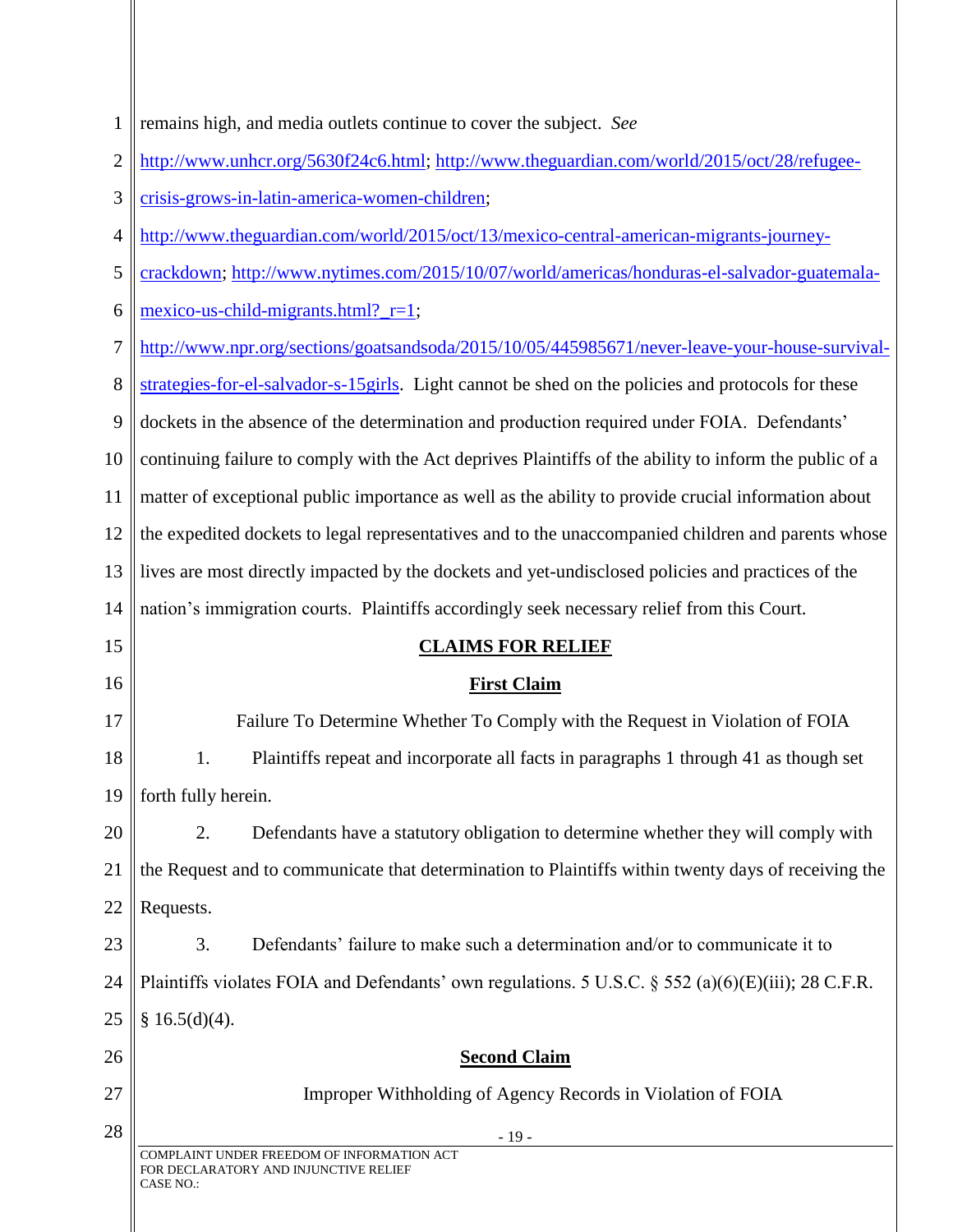| 1              | 4.                                                                                      | Plaintiffs repeat and incorporate all facts in paragraphs 1 through 41 as though set                     |
|----------------|-----------------------------------------------------------------------------------------|----------------------------------------------------------------------------------------------------------|
| $\overline{2}$ | forth fully herein.                                                                     |                                                                                                          |
|                |                                                                                         |                                                                                                          |
| 3              | 5.                                                                                      | Defendants have failed to produce the vast majority of records in response to                            |
| 4              | Plaintiffs' FOIA requests.                                                              |                                                                                                          |
| 5              | 6.                                                                                      | Defendants' failure to produce these records violates their statutory obligation to                      |
| 6              | make requested records "promptly" available to the public. $5 \text{ U.S.C.}$ \$552(a). |                                                                                                          |
| 7              | <b>Third Claim</b>                                                                      |                                                                                                          |
| 8              |                                                                                         | Failure To Conduct A Reasonable Search                                                                   |
| 9              | 7.                                                                                      | Plaintiffs repeat and reallege all facts in paragraphs 1 through 41 as though set forth                  |
| 10             | fully herein.                                                                           |                                                                                                          |
| 11             | 8.                                                                                      | Defendants have failed to make a reasonable effort to search for records sought by                       |
| 12             |                                                                                         | Plaintiffs' requests, and that failure violates FOIA, $5 \text{ U.S.C. } 552(a)(6)(A)$ and corresponding |
| 13             | regulations.                                                                            |                                                                                                          |
| 14             |                                                                                         | <b>Fourth Claim</b>                                                                                      |
| 15             |                                                                                         | Failure To Grant A Fee Waiver                                                                            |
| 16             | 9.                                                                                      | Plaintiffs repeat and reallege all facts in paragraphs 1 through 41 as though set forth                  |
| 17             | fully herein.                                                                           |                                                                                                          |
| 18             | 10.                                                                                     | Defendants have failed to rule on Plaintiffs' August, 2015 fee waiver request.                           |
| 19             | 11.                                                                                     | Defendants' failure to rule on Plaintiffs' requests for a fee waiver violates their                      |
| 20             |                                                                                         | statutory obligation to do so. 5 U.S.C. § $552(a)(4)(A)(iii)$ .                                          |
| 21             | 12.                                                                                     | Plaintiffs are entitled as a matter of law to a waiver of fees associated with searching,                |
| 22             |                                                                                         | duplicating, and making available for review the requested records.                                      |
| 23             | 13.                                                                                     | Plaintiffs are further entitled to a fee waiver because of Defendants' failure to                        |
| 24             |                                                                                         | comply with the FOIA. 5 U.S.C. $\S$ 552(a)(4)(A)(viii).                                                  |
| 25             |                                                                                         | <b>PRAYER FOR RELIEF</b>                                                                                 |
| 26             |                                                                                         | WHEREFORE, Plaintiffs pray that this Court:                                                              |
| 27             |                                                                                         |                                                                                                          |
| 28             |                                                                                         | $-20-$                                                                                                   |
|                | CASE NO.:                                                                               | COMPLAINT UNDER FREEDOM OF INFORMATION ACT<br>FOR DECLARATORY AND INJUNCTIVE RELIEF                      |